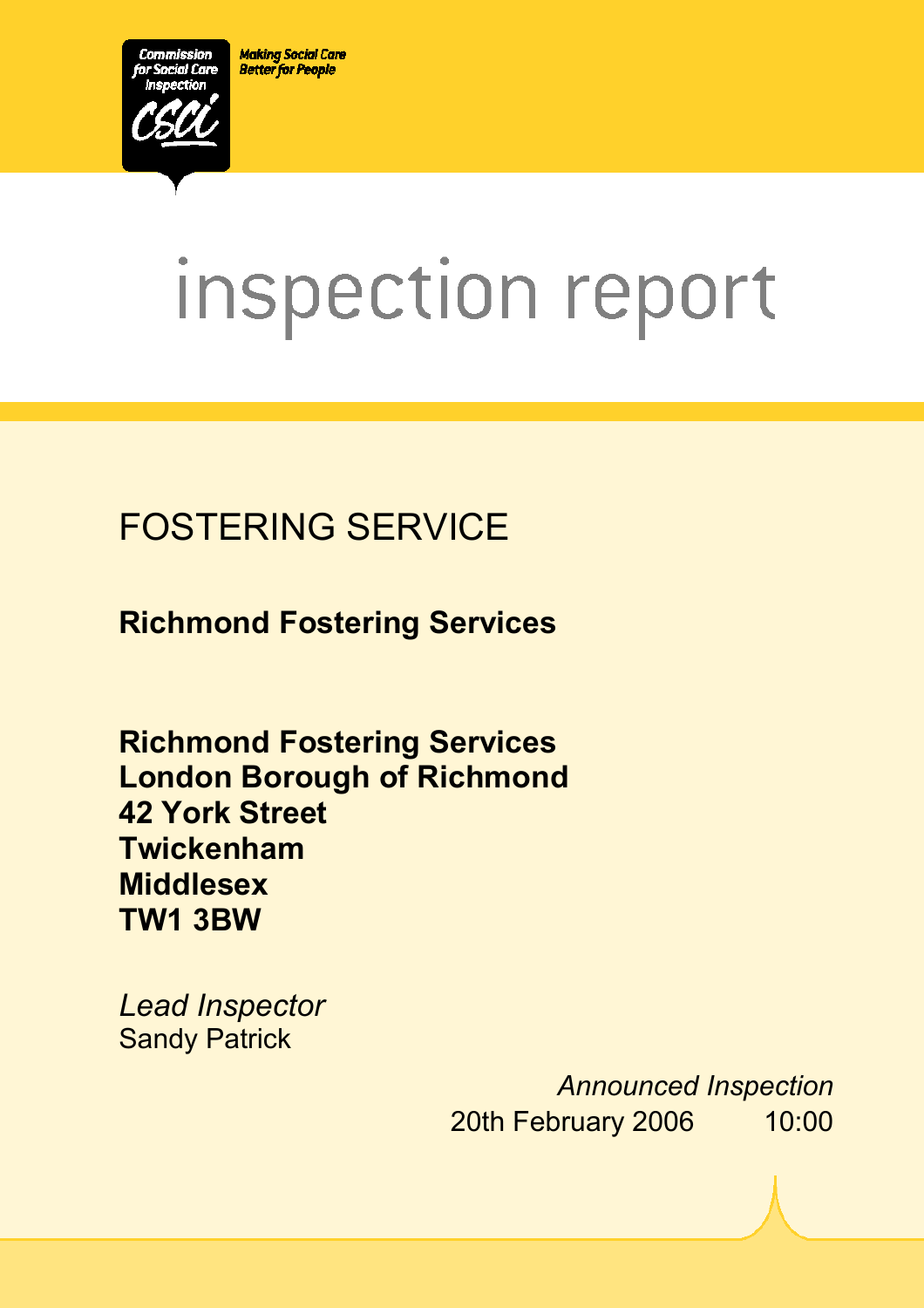The Commission for Social Care Inspection aims to:

- Put the people who use social care first
- Improve services and stamp out bad practice
- Be an expert voice on social care
- Practise what we preach in our own organisation

| <b>Reader Information</b> |                                                                                                                                                                                                              |  |  |
|---------------------------|--------------------------------------------------------------------------------------------------------------------------------------------------------------------------------------------------------------|--|--|
| Document Purpose          | <b>Inspection Report</b>                                                                                                                                                                                     |  |  |
| Author                    | <b>CSCI</b>                                                                                                                                                                                                  |  |  |
| Audience                  | <b>General Public</b>                                                                                                                                                                                        |  |  |
| Further copies from       | 0870 240 7535 (telephone order line)                                                                                                                                                                         |  |  |
| Copyright                 | This report is copyright Commission for Social<br>Care Inspection (CSCI) and may only be used<br>in its entirety. Extracts may not be used or<br>reproduced without the express permission of<br><b>CSCI</b> |  |  |
| Internet address          | www.csci.org.uk                                                                                                                                                                                              |  |  |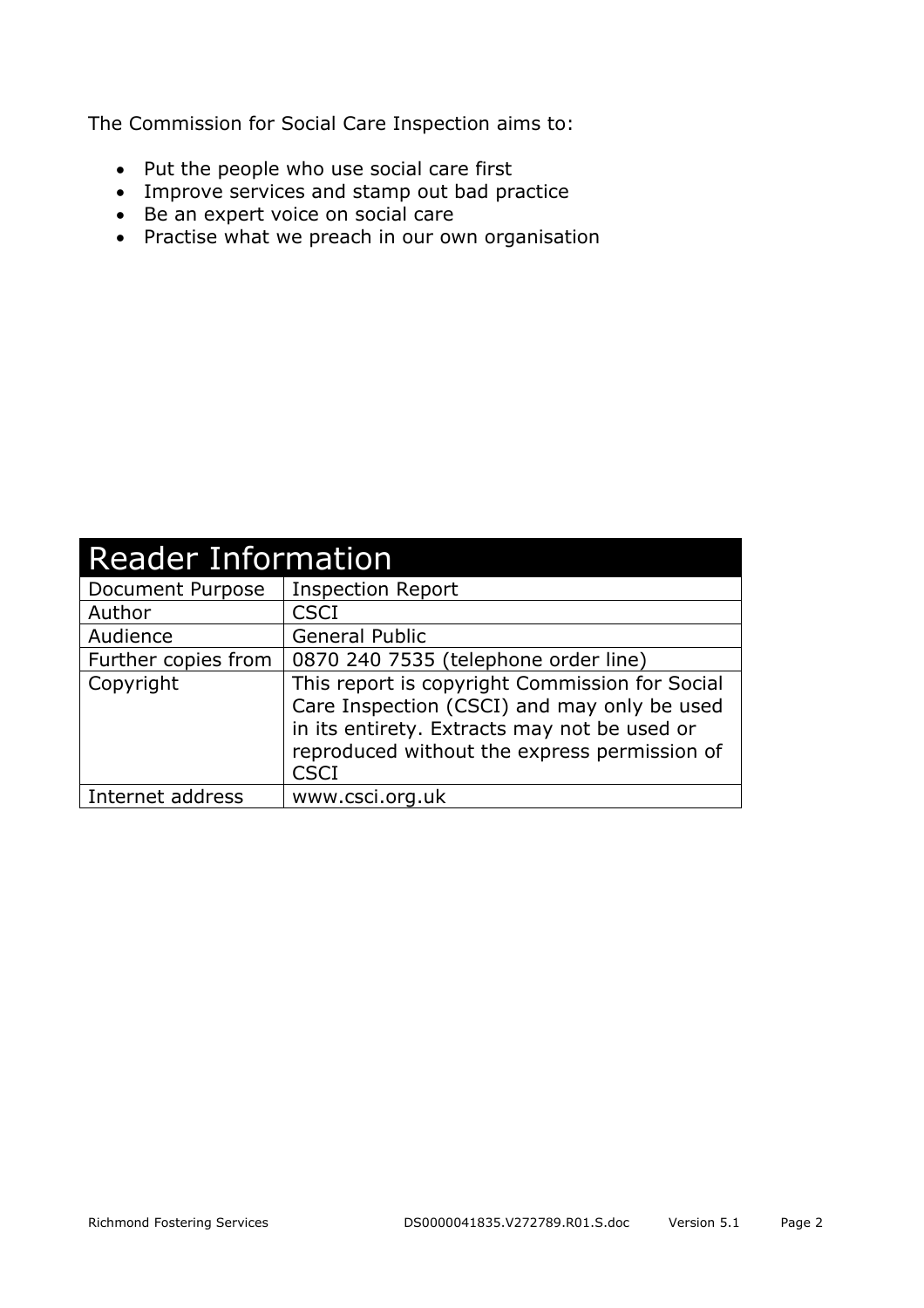This is a report of an inspection to assess whether services are meeting the needs of people who use them. The legal basis for conducting inspections is the Care Standards Act 2000 and the relevant National Minimum Standards for this establishment are those for *Fostering Services.* They can be found at www.dh.gov.uk or obtained from The Stationery Office (TSO) PO Box 29, St Crispins, Duke Street, Norwich, NR3 1GN. Tel: 0870 600 5522. Online ordering: www.tso.co.uk/bookshop

*Every Child Matters,* outlined the government's vision for children's services and formed the basis of the Children Act 2004. It provides a framework for inspection so that children's services should be judged on their contribution to the outcomes considered essential to wellbeing in childhood and later life. Those outcomes are:

- Being healthy
- Staying safe
- Enjoying and achieving
- Making a contribution; and
- Achieving economic wellbeing.

In response, the Commission for Social Care Inspection has re-ordered the national minimum standards for children's services under the five outcomes, for reporting purposes. A further section has been created under 'Management' to cover those issues that will potentially impact on all the outcomes above.

Copies of *Every Child Matters* and *The Children Act 2004* are available from The Stationery Office as above

This report is a public document. Extracts may not be used or reproduced without the prior permission of the Commission for Social Care Inspection.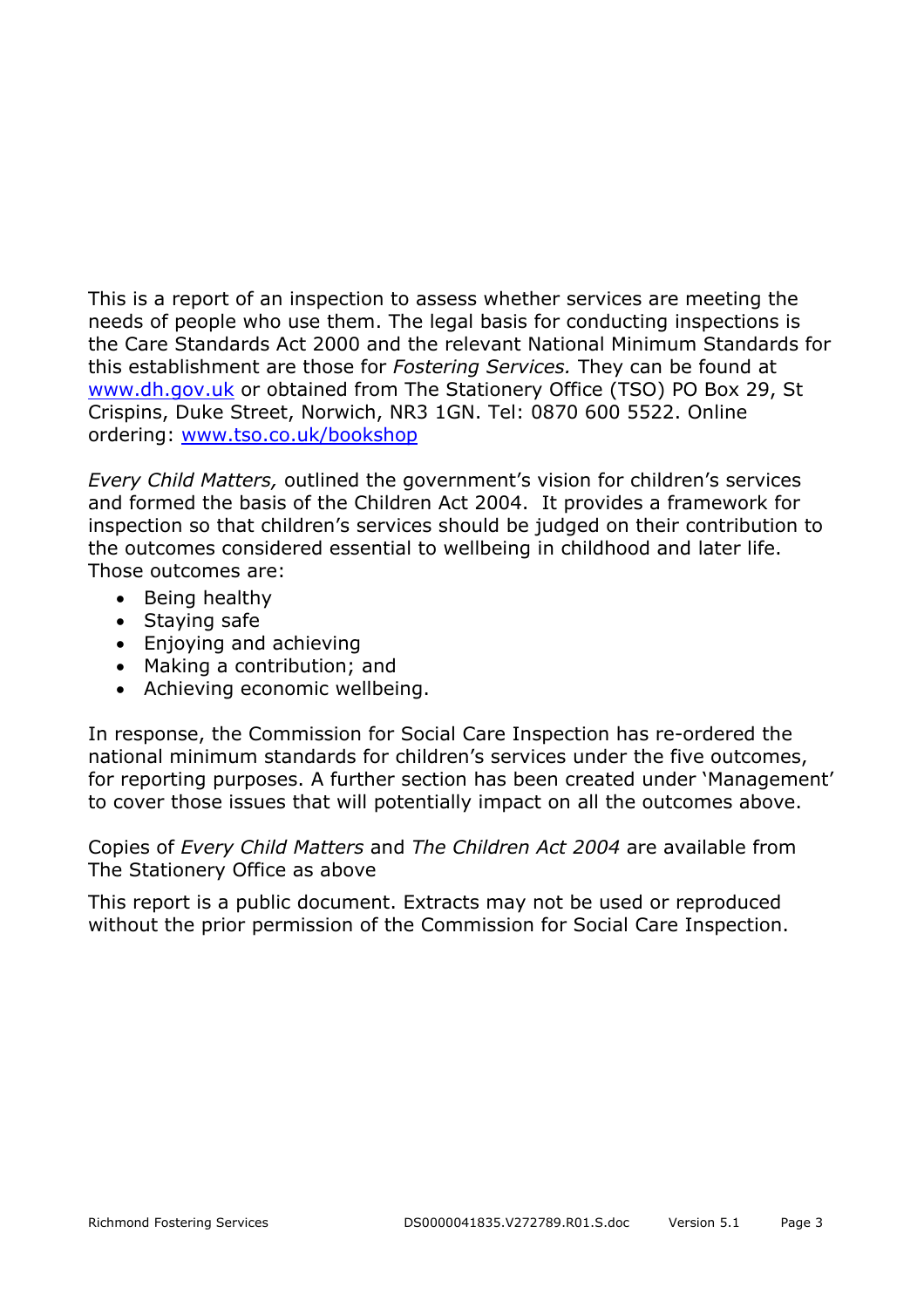# **SERVICE INFORMATION**

| <b>Name of service</b>                                              | <b>Richmond Fostering Services</b>                                                                                                        |
|---------------------------------------------------------------------|-------------------------------------------------------------------------------------------------------------------------------------------|
| <b>Address</b><br><b>Telephone number</b>                           | <b>Richmond Fostering Services</b><br>London Borough of Richmond<br>42 York Street<br>Twickenham<br>Middlesex<br>TW1 3BW<br>020 8891 7754 |
| <b>Fax number</b>                                                   | 020 8891 7682                                                                                                                             |
| <b>Email address</b>                                                |                                                                                                                                           |
| <b>Provider Web address</b>                                         |                                                                                                                                           |
| <b>Name of registered</b><br>provider(s)/company<br>(if applicable) | London Borough of Richmond upon Thames                                                                                                    |
| <b>Name of registered</b><br>manager (if applicable)                | Paul Walsh                                                                                                                                |
| Type of registration                                                | Local Auth Fostering Service                                                                                                              |
|                                                                     |                                                                                                                                           |

**Category(ies) of registration, with number of places**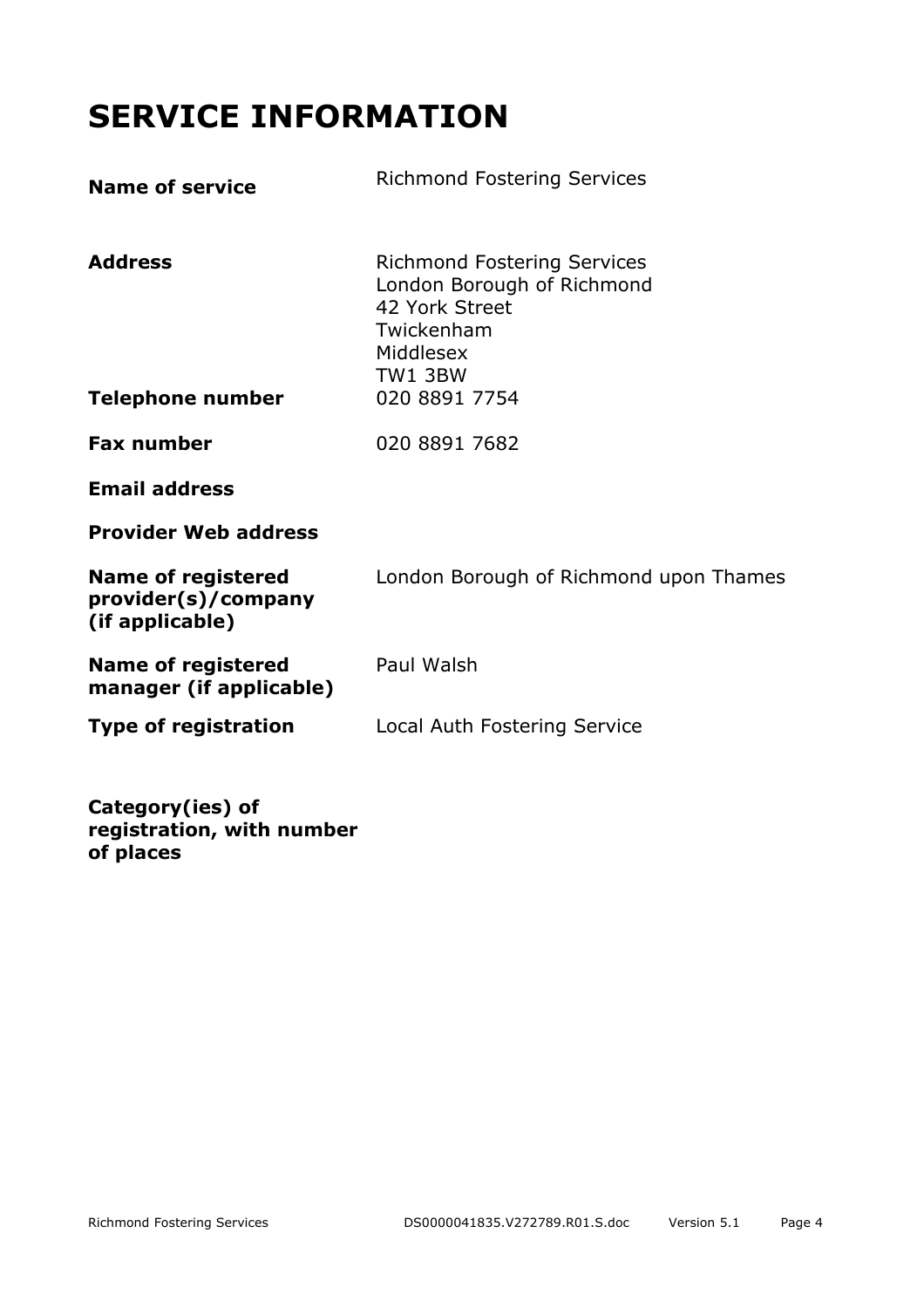# **SERVICE INFORMATION**

#### **Conditions of registration:**

**Date of last inspection** 28<sup>th</sup> February 2005

#### **Brief Description of the Service:**

The London Borough of Richmond Fostering Service is a local authority service that provides temporary and permanent foster carers for children and young people.

The service is based in Twickenham, close to other local authority services.

The Fostering Manager was appointed in January 2006 and is responsible for the day-to-day management of the service.

The types of service offered are: (a) Short Term Foster Care, (b) Permanent Foster Care, (c) Short Break Scheme and (d) Kinship Care.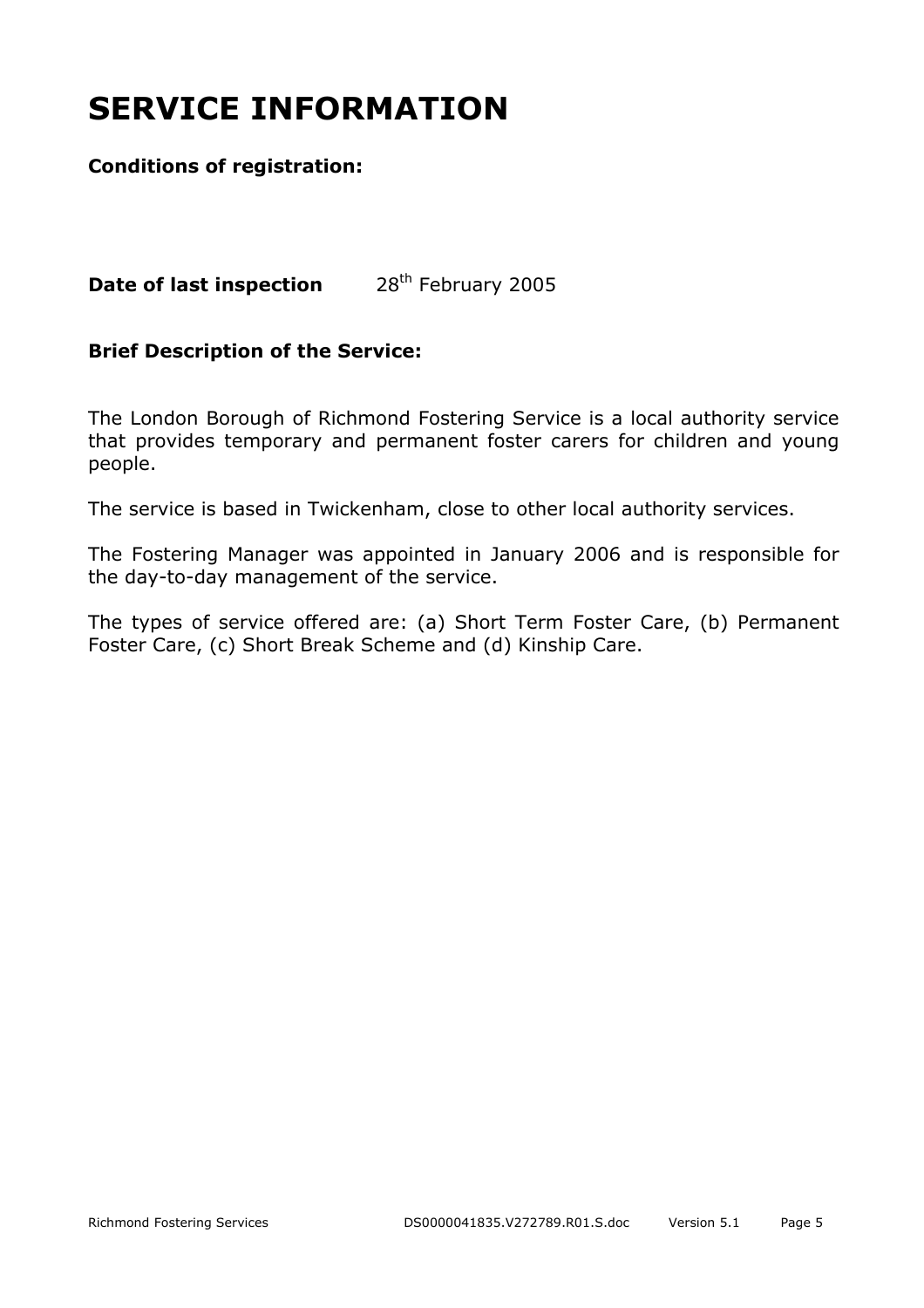# **SUMMARY**

This is an overview of what the inspector found during the inspection.

The inspection took place from  $20^{th}$  –  $27^{th}$  February 2006. The Inspection Team met with some foster carers, some of the looked after children, Managers and the fostering service staff. The Lead Inspector visited three foster carers at their homes and the Inspection Team attended a foster carer group meeting. The Managers, staff and foster carers made the Inspection Team welcome and assisted with the inspection process. The pre-inspection information provided was very detailed.

The Commission for Social Care Inspection asked the fostering service to send out questionnaires to all foster carers, looked after children and young people and social workers assigned to the looked after children and young people.

Seven young people and children returned questionnaires. All seven children said that they were well cared for by their foster carers and were happy with them. They said that their carers helped to keep them safe and healthy and involved them in decision making. No concerns about the fostering service were identified, although some children felt unhappy with the support from their social workers.

Twelve foster carers returned questionnaires. Generally foster carers felt supported by the service. They wrote about the training they received and the support from social workers, which most foster carers felt was good. Some of the concerns that foster carers raised were about staff changes, the length of time taken to get things done and lack of communication. A small number of foster carers who returned questionnaires said that they were not consulted or treated as part of a team. Other foster carers wrote positively about feeling part of a team and being well supported. The fostering service conducted its own quality monitoring and used questionnaires earlier in the year. The findings of these were generally positive, although like the CSCI's findings, some felt negatively about the service. The opinions of all foster carers are important and the service should continue to seek these. Where foster carers feel unsupported there may be further work the fostering service could undertake. The Inspectors found that most foster carers who wrote to or met with them felt that the fostering service was developing and that improvements to support and information had and continued to take place. Most foster carers gave a clear message that they felt concerns were listened to and acted upon. The foster carers felt supported by regular meetings with each other and saw these as a useful forum for informing the fostering service of concerns and comments. Foster carers who feel unsupported should make use of these meetings and their supervision to make sure their views are heard.

Twenty six questionnaires from social workers were received. These social workers were generally happy with the placements of looked after children and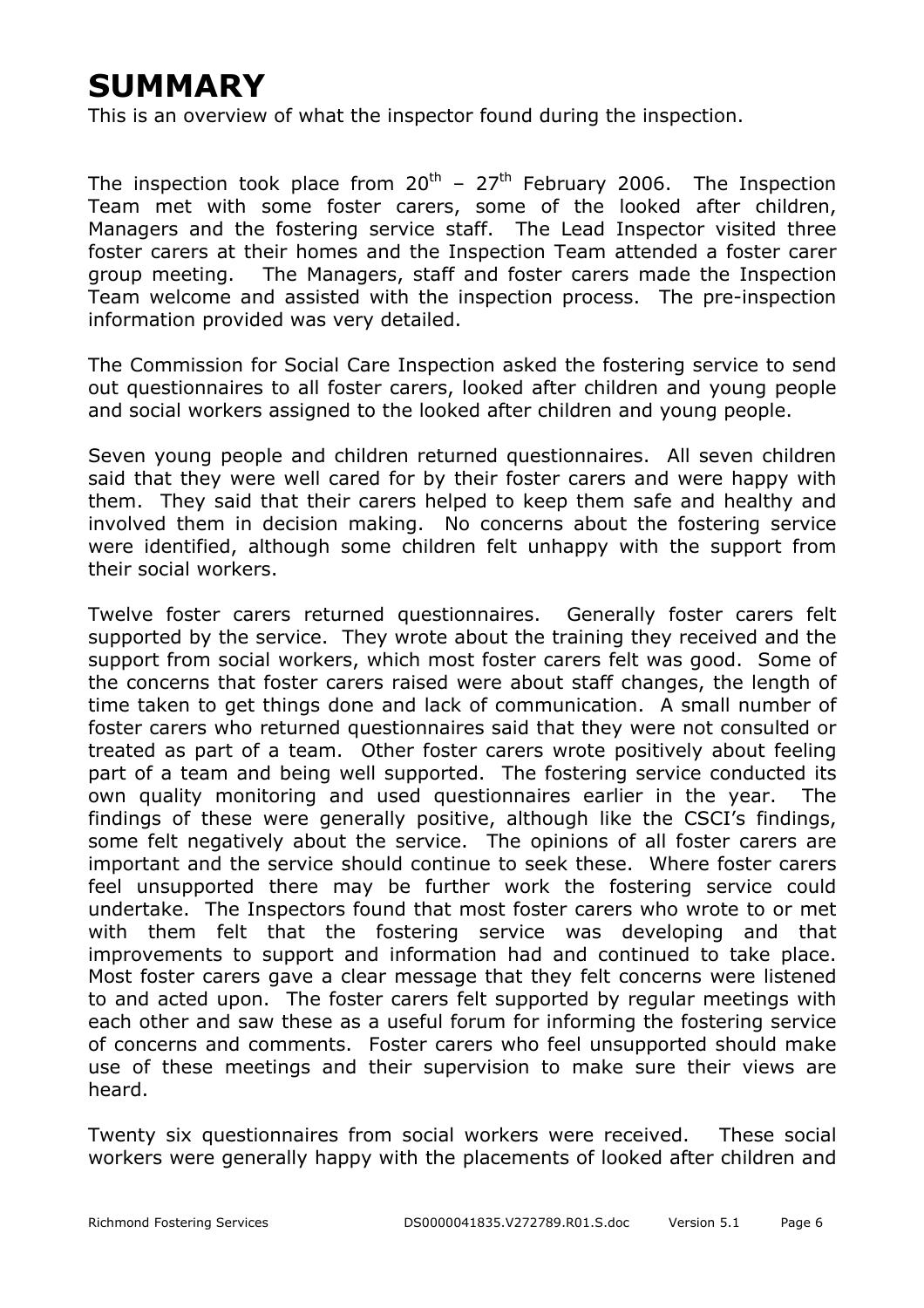young people. Some gave specific examples of positive work undertaken by foster carers to meet the needs of the children and young people they care for.

#### **What the service does well:**

The service is managed in a way which puts the care of the child or young person at the centre of decision making.

The service is well managed.

The staff team are skilled and work well together to achieve high standards.

In general, foster carers said that they were listened to and were well supported by the service.

Foster carers and staff said that managers listened and responded to concerns.

Foster carers and staff said that they felt that managers advocated on their behalf.

The key competencies for fostering are considered throughout assessment, approvals, reviews and supervision.

The staff said that they are well supported.

There is a commitment to continuous development and improvements.

#### **What has improved since the last inspection?**

Over the past two years there has been considerable development of the service.

In the last year:

A specialist fostering service has been developed to meet the more complex needs of some of the looked after young people.

A new permanent Manager has been appointed to the fostering service and there has been a lengthy handover between Managers.

More staff have been recruited to the fostering team and the looked after children's teams. The Fostering Manager reported that improved staffing levels and stability of the team have helped the development of the service.

An Independent Reviewing Officer has chaired all foster carers' reviews. Foster carers have felt supported by this.

There have been improvements to the training programme for foster carers, including the range of training, times and types of training.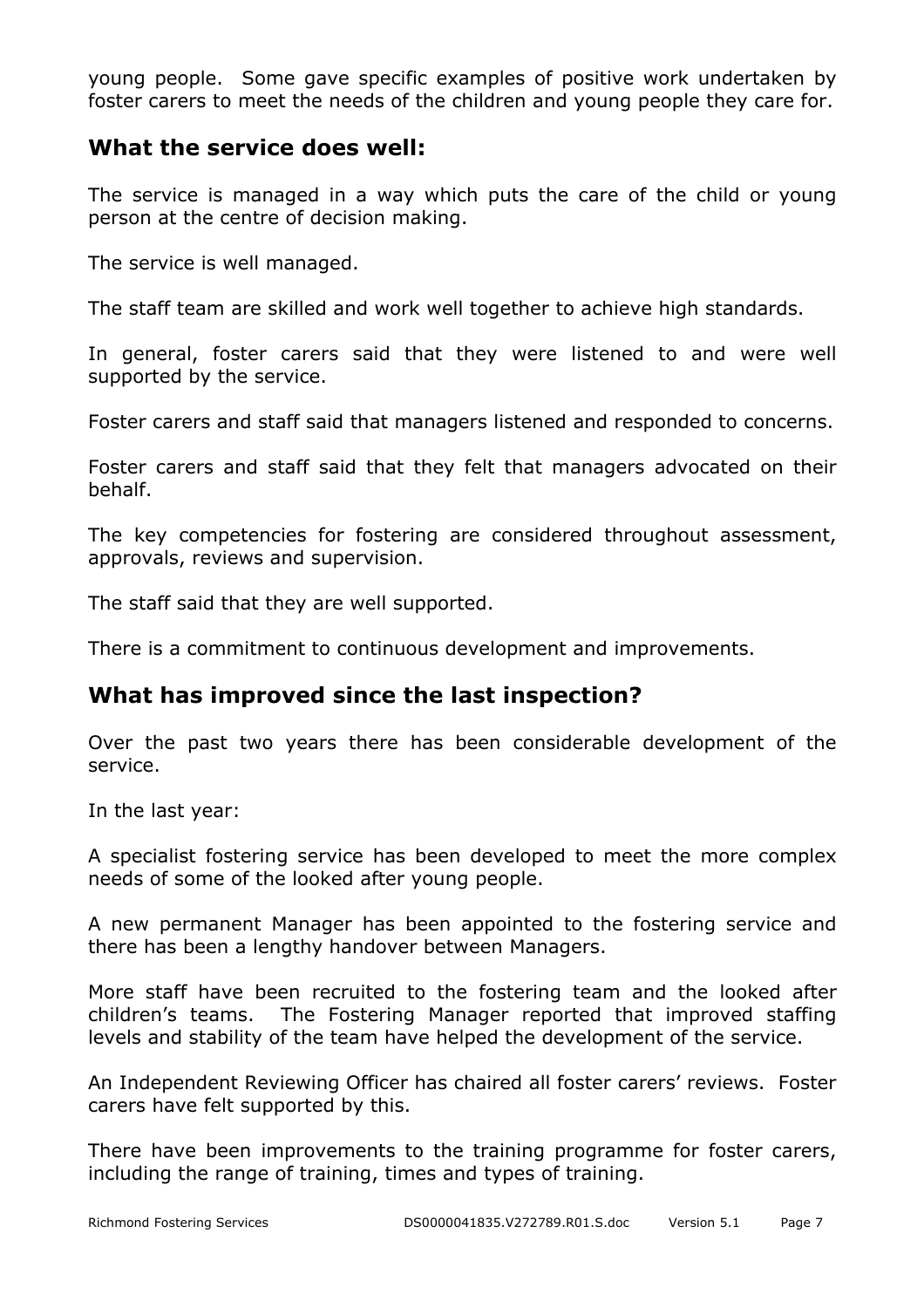There is improved support for the families of foster carers, acknowledging their role and feelings.

There have been improvements to support for young people leaving care.

A foster carer association has been established and meets regularly.

There have been improvements to make sure all foster carers receive regular supervision.

The fostering service has worked with other local authority fostering services to look at development and training.

#### **What they could do better:**

All National Minimum Standards assessed during this inspection are met or exceeded.

The new Fostering Service Manager spoke about some of her plans to further develop the service. She demonstrated a commitment to working towards continuous improvement.

There are plans to introduce a 'Buddy Scheme' to offer peer support to foster carers. This has not yet started and foster carers who spoke with the Inspectors were keen to see it in place.

Foster carers raised some specific concerns when they met with Inspectors. These were discussed with the Fostering Manager. Foster carers spoke about the value of having themed discussions at foster carer meetings to help them understand certain procedures and practices. The Fostering Manager should liaise with the Chair of the foster carer association to make sure the service can offer support in this area.

Training records for foster carers should be improved.

The Fostering Manager should make sure all foster carers are paid on time and have a good understanding of their entitlements to payments.

Please contact the provider for advice of actions taken in response to this inspection.

The report of this inspection is available from enquiries@csci.gsi.gov.uk or by contacting your local CSCI office.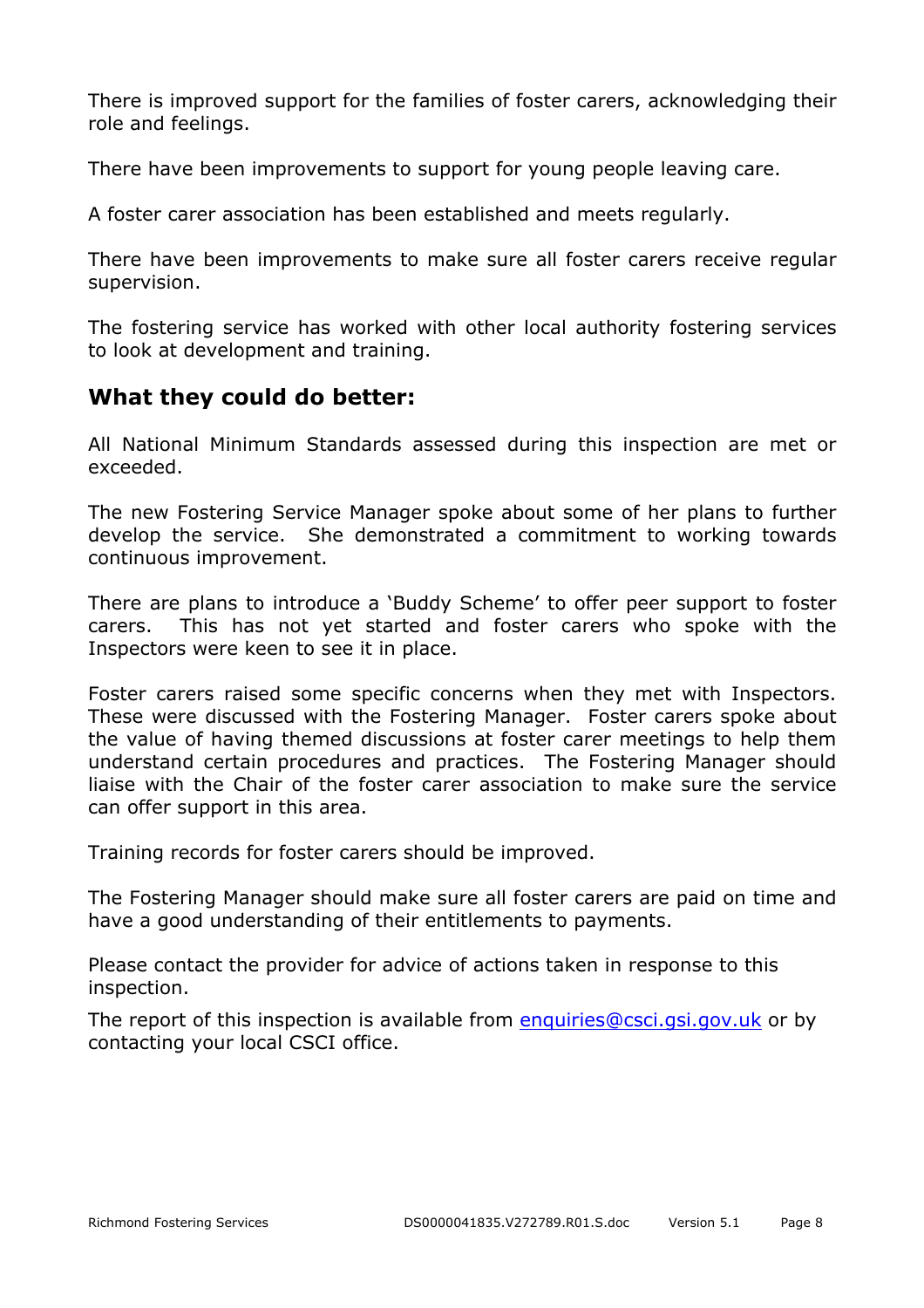# **DETAILS OF INSPECTOR FINDINGS**

## **CONTENTS**

| Being Healthy                                           |
|---------------------------------------------------------|
| <b>Staying Safe</b>                                     |
| Enjoying and Achieving                                  |
| Making a Positive Contribution                          |
| Achieving Economic Wellbeing                            |
| Management                                              |
| Scoring of Outcomes                                     |
| Statutory Requirements Identified During the Inspection |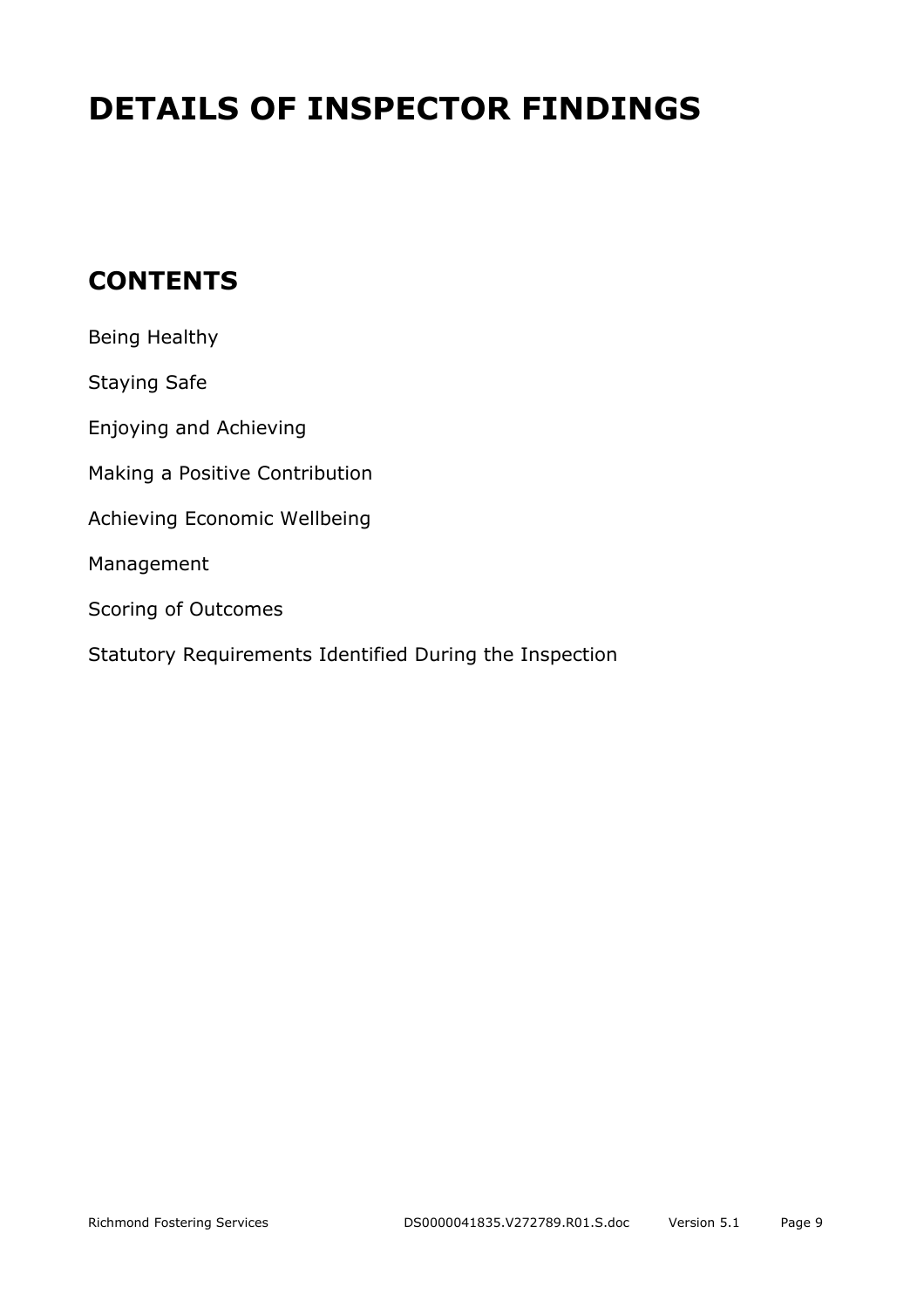## **Being Healthy**

#### **The intended outcome for this Standard is:**

• The fostering service promotes the health and development of children.(NMS 12)

#### **The Commission considers Standard 12 the key standard to be inspected at least once during a 12 month period.**

#### **JUDGEMENT – we looked at the outcome for Standard:**

#### **12**

The fostering service supports foster carers to have a good understanding of the health needs of looked after children and young people.

Foster carers work with other professionals to monitor and meet the health needs of looked after children and young people.

#### **EVIDENCE:**

Foster carers who spoke with the Inspection Team said that in general they were given information and support regarding the health needs of the children and young people who they cared for. Some foster carers said that initial information on health and medication was sometimes incomplete or basic.

Some of the foster carers who spoke with Inspectors looked after children with complex health needs. They had an excellent understanding of these needs and said that they worked closely with other health care professionals to meet them. Foster carers keep up to date records in relation to health needs.

The fostering service offers training in first aid and health and hygiene for foster carers.

Each child and young person using the service has an annual health check. The Borough holds information on health needs and checks.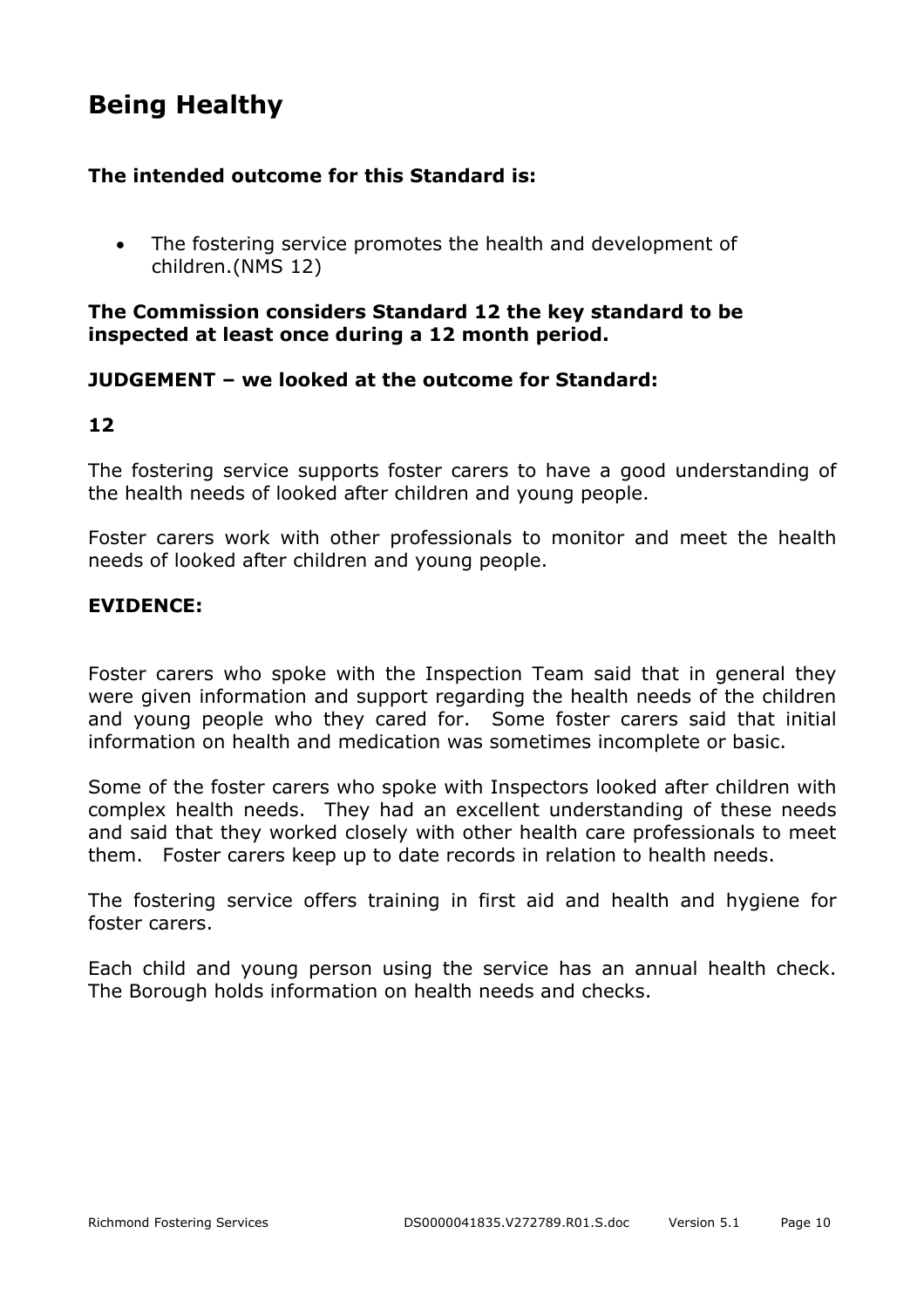## **Staying Safe**

#### **The intended outcomes for these Standards are:**

- Any persons carrying on or managing the service are suitable. (NMS 3)
- The fostering service provides suitable foster carers.(NMS 6)
- The service matches children to carers appropriately.(NMS 8)
- The fostering service protects each child or young person from abuse and neglect.(NMS 9)
- The people who work in or for the fostering service are suitable to work with children and young people.(NMS 15)
- Fostering panels are organised efficiently and effectively.(NMS 30)

#### **The Commission considers Standards 3, 6, 8, 9, 15 and 30 the key standards to be inspected at least once during a 12 month period.**

#### **JUDGEMENT – we looked at outcomes for the following Standard(s):**

#### **3, 6, 8, 9, 15 & 30**

Thorough checks are made on all fostering service staff and foster carers prior to their employment or approval.

The service is developing a new specialist scheme and is looking at ways to recruit more foster carers so that the needs of looked after children and young people can be better met.

There are appropriate procedures designed to protect looked after children and young people.

The fostering panels are organised efficiently and effectively and focus on the needs of the looked after children and young people.

#### **EVIDENCE:**

There is a suitable procedure for recruiting fostering service staff, including criminal record and reference checks. The Inspectors looked at the recruitment files for the new Fostering Manager and three other fostering staff. These indicated that appropriate checks had been made before their employment. Staff files also contained information on qualifications, full employment histories, photographs of staff, copies of job descriptions and terms and conditions of employment. All staff have signed a confidentiality statement. Copies of this are held on file.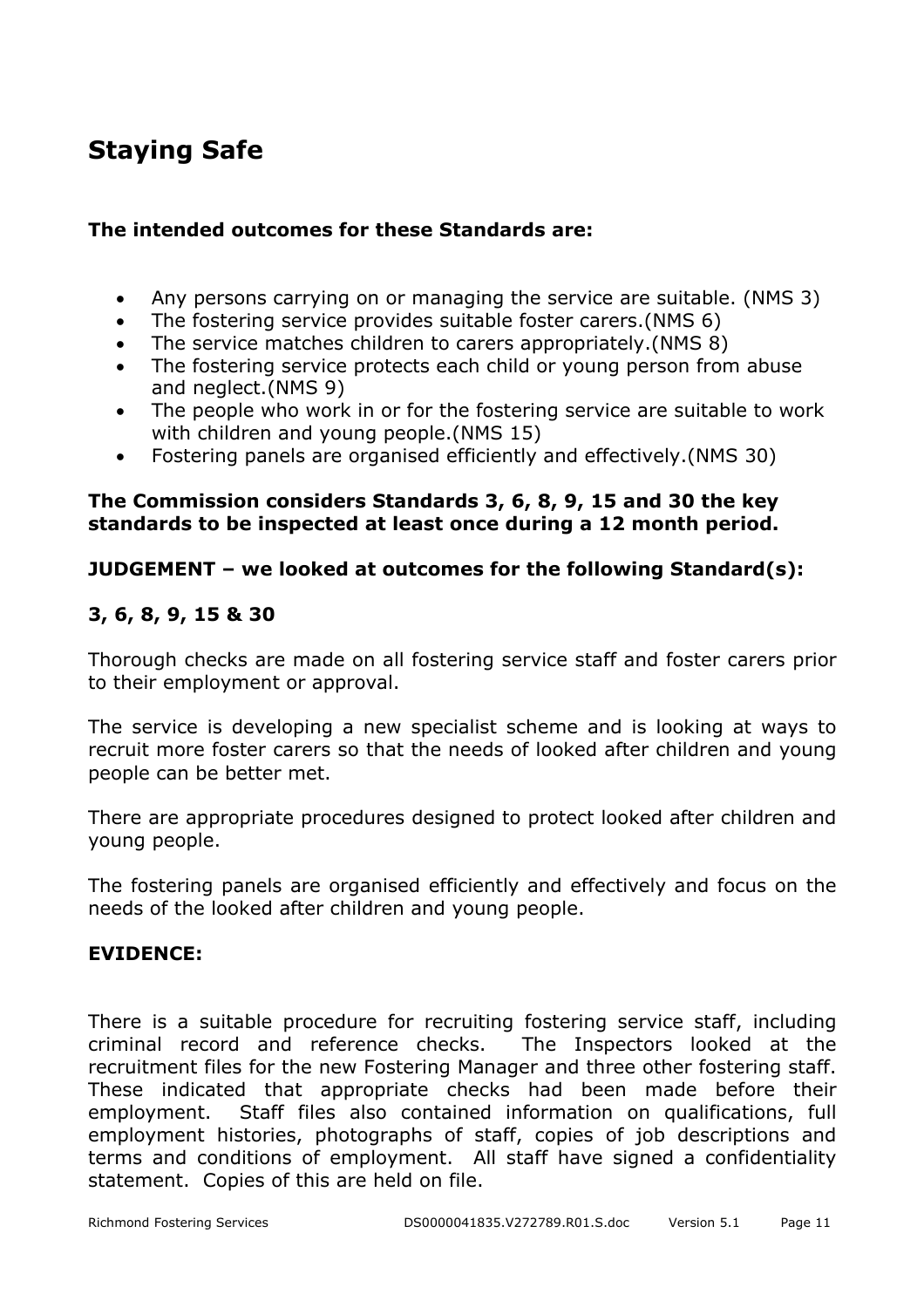Potential foster carers are fully assessed before they are considered for approval. Criminal record checks, references, health, environmental and other checks designed to assess suitability are made as part of this process. Potential foster carers are interviewed. The Inspectors saw evidence of thorough assessments and checks within the four foster carer files which were examined. Annual checks on the environment and health and safety are made following approval. Checks are also made on adult members of the foster carers household.

The Inspectors visited three foster carers in their own homes. They confirmed that regular checks took place and that they were aware of the reasons for this.

Foster carers said that they participated in relevant training, inductions and met with staff and other foster carers prior to being approved. Foster carers are encouraged to undertake NVQ Level 3. All foster carers have regular supervision meetings with their allocated social worker. These are recorded and records were seen within foster carers' files.

There are procedures to help match children and young people with foster carers who will meet their needs. Since the last inspection a specialist fostering service has been created to help support young people with complex needs. The foster carers work closely with other professionals. At the time of the inspection, there were three approved special foster carers, and the Lead Inspector met with one of them. The fostering service aims to recruit further carers to this specialist team, and is currently looking at the competencies, skills and knowledge that need to be considered as part of this recruitment. The service is still in its early stages and the managers are continuously looking at its development. This is an exciting project and with careful planning and management could offer a new opportunities for the young people using the service.

The fostering service aims to recruit more foster carers so that there is a wider selection for looked after children and young people.

The new Fostering Manager has plans to increase awareness of the fostering service and to look at how the local community events can be used to promote the service, with the aim of recruiting more foster carers. The Manager said that she was interested in recruiting foster carers who were skilled and could provide specialist support.

Local Authority Child Protection Procedures are in place. The fostering service provides guidance which sets out to protect children from abuse and what to do in the event of suspected abuse. This information is included within the Carer's Handbook. Training in child protection is mandatory for all staff and foster carers.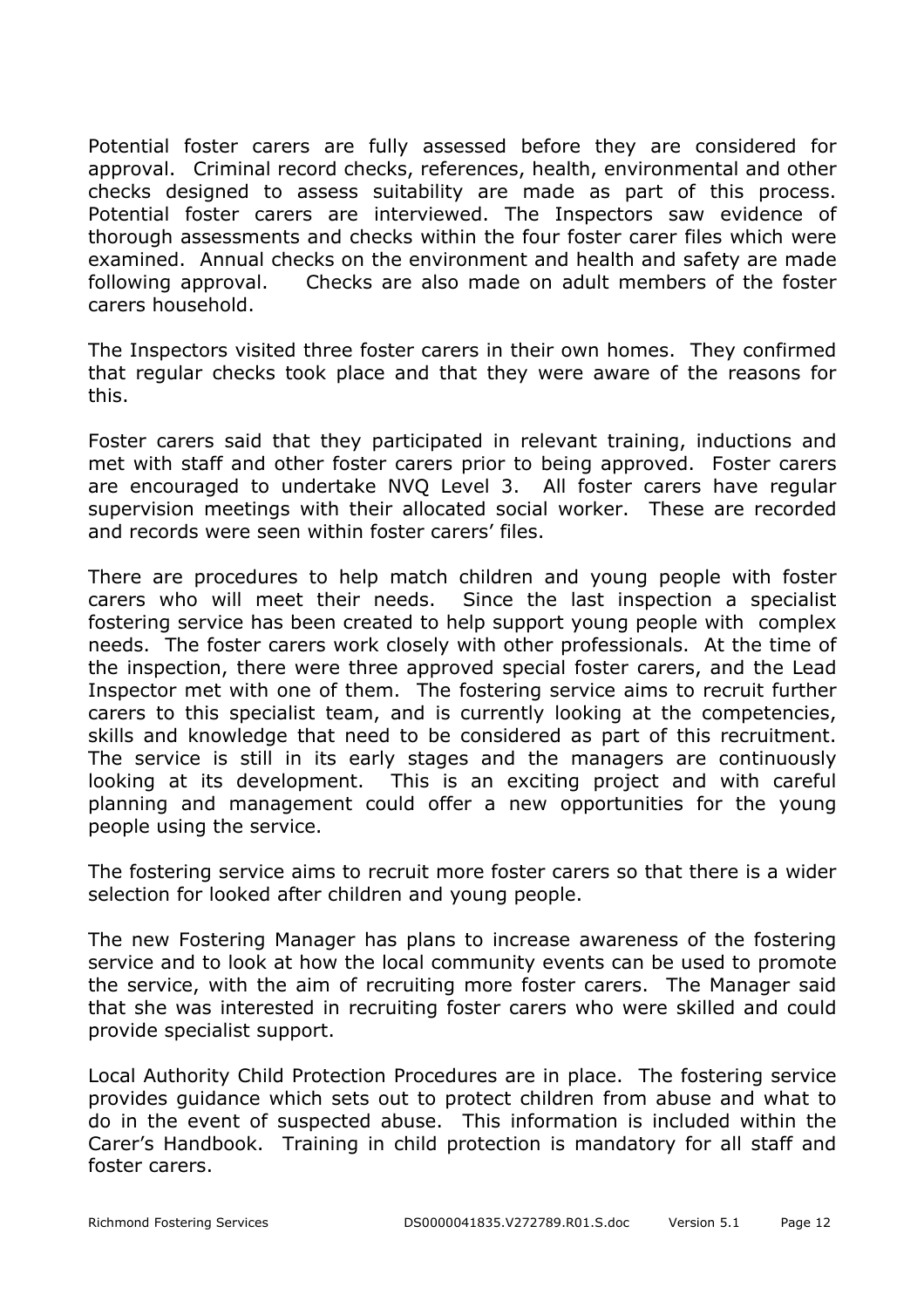Looked after children and young people have an allocated social worker, who they meet with on a regular basis. They are encouraged to participate in their own annual reviews.

There are clear policies and procedures for the fostering panels. Panels meet at regular intervals and include independent members, medical and educational advisers, and representatives from the fostering service. The Inspection Team did not observe a fostering panel as part of the inspection. However panel papers for the last twelve months and the annual report were examined.

Minutes indicated that panel decisions focused on positive outcomes for the children and young people. Written information presented to panel members was thorough and included the applicant's involvement in the assessment and views of the foster child. In depth questioning and discussion was recorded. Applicants are invited to participate in discussions around their case at panel meetings. Evidence of panel discussions and decisions was found within individual case files.

Since the last inspection, three panel members have changed. Foster carers and fostering service staff raised some concerns about the way in which some of the panel meetings had been conducted. This was discussed with the Fostering Manager. These concerns have been noted and the Chair of the panel has highlighted these with panel members. There is a plan to introduce a procedure to give new panel members a more thorough induction and annual reviews for all panel members. The training needs of panel members will be considered as part of the annual review. The Inspection Team was pleased with this proposed action in response to the concerns raised.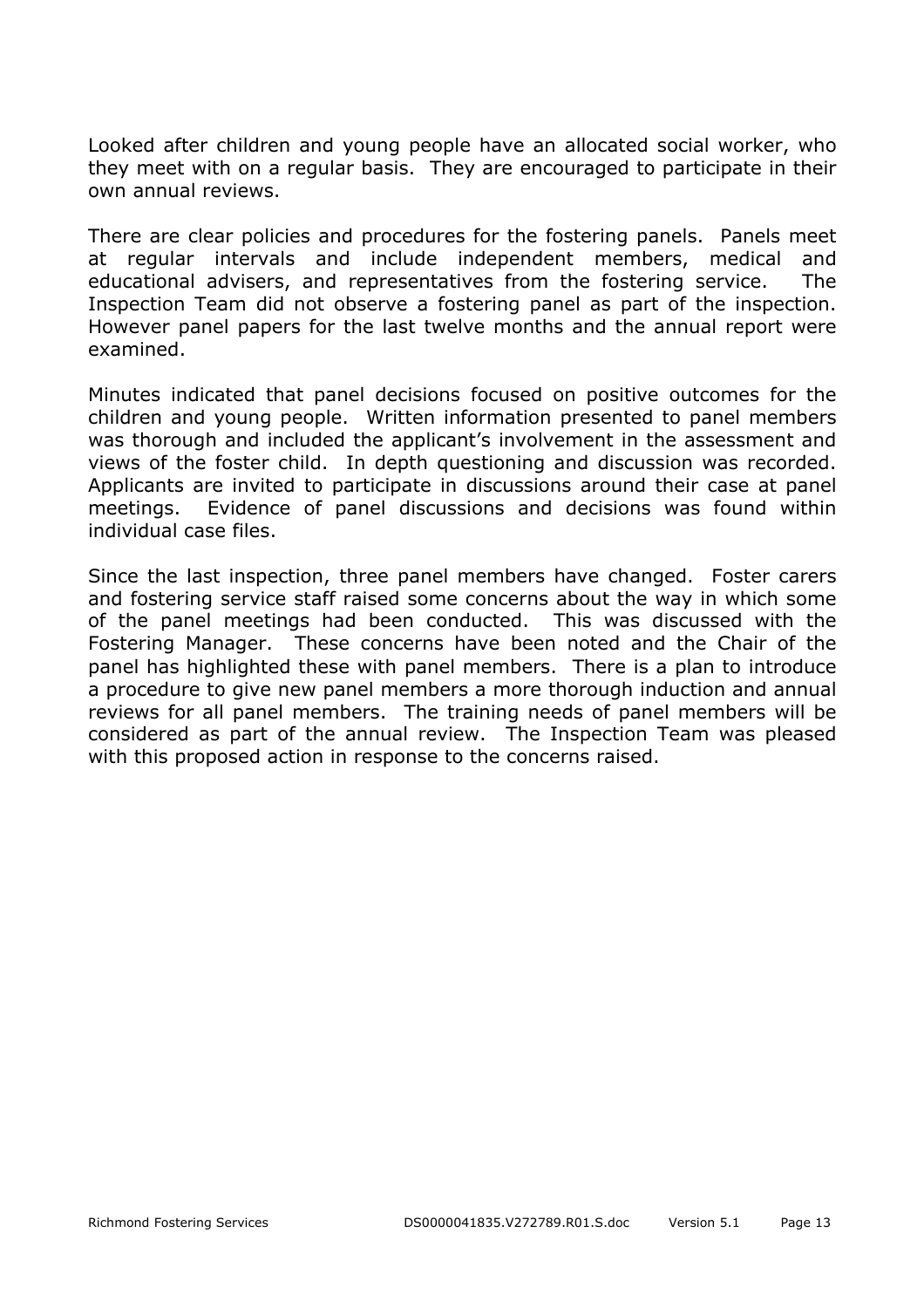## **Enjoying and Achieving**

#### **The intended outcomes for these Standards are:**

- The fostering service values diversity.(NMS 7)
- The fostering service promotes educational achievement.(NMS 13)
- When foster care is provided as a short-term break for a child, the arrangements recognise that the parents remain the main carers for the child.(NMS 31)

#### **The Commission considers Standards 7, 13, and 31 the key standards to be inspected at least once during a 12 month period.**

#### **JUDGEMENT – we looked at outcomes for the following standard(s):**

#### **7, 13 & 31**

The Fostering Manager, staff and foster carers demonstrated that they valued diversity and focused on the needs of looked after children and young people.

The fostering service works with other departments to promote educational achievements.

The London Borough of Richmond operates a short break scheme which offers support for children with disabilities and their families.

#### **EVIDENCE:**

The Lead Inspector visited three foster carers, all of whom were looking after children with different ethnic backgrounds to theirs. The carers demonstrated a good understanding of the different cultural needs and how they could help promote awareness of these.

The fostering service aims to recruit a more diverse range of foster carers with different ethnic backgrounds. The Fostering Manager reported that there had been an increase in expressions of interest and recruitment of foster carers from minority groups.

The Inspector met with two foster carers who look after children with disabilities. The foster carers had a good understanding of the needs of the children and said that they were well supported by the fostering service and other professionals to meet these needs.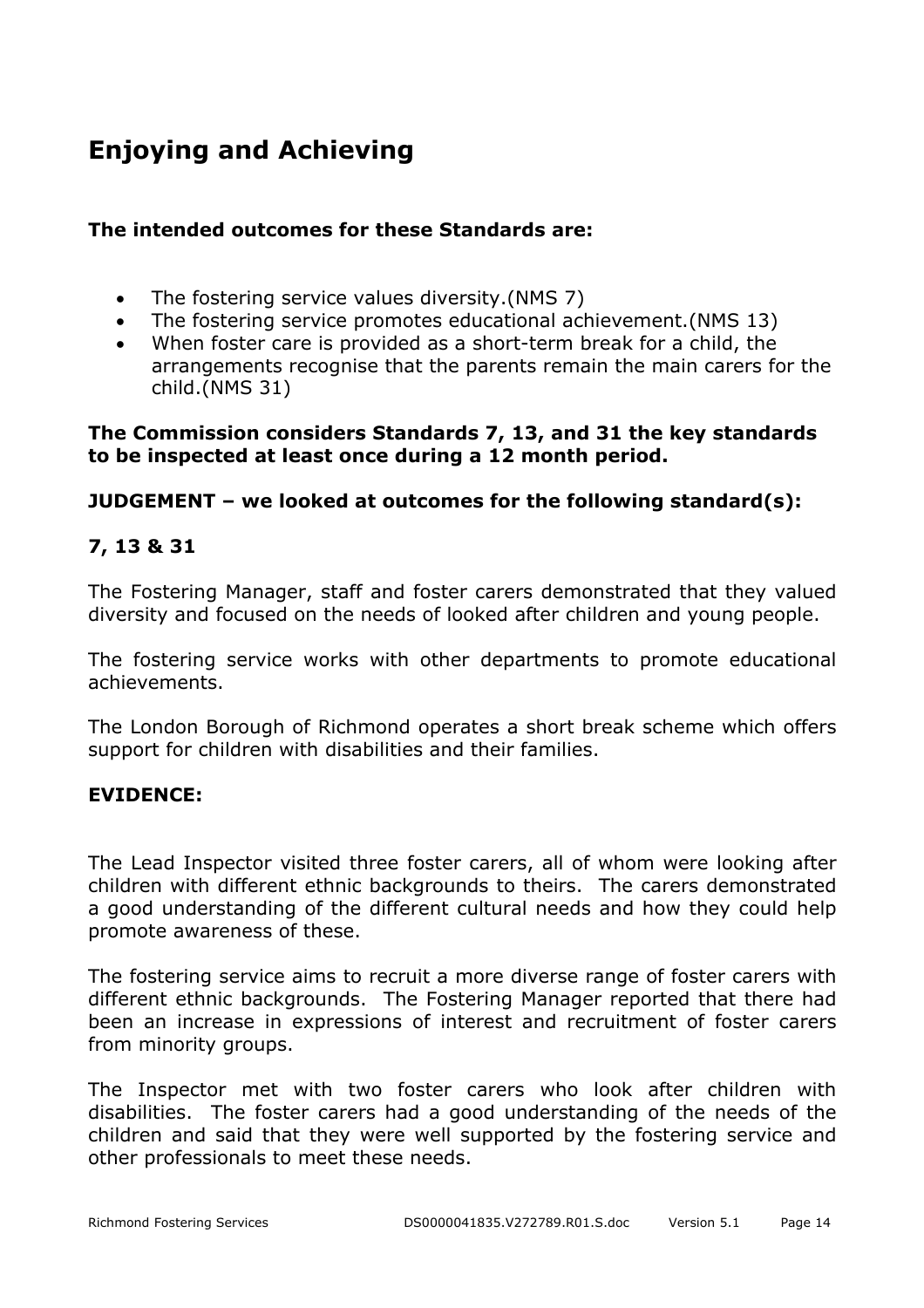Training on disabilities, diversity and equality, caring for black children and unaccompanied asylum seekers is available within the training programme.

There is a dedicated multidisciplinary team, including education and health care professionals who work with children, young people, carers, social workers and other professionals. The team liaises with the education services within the borough of Richmond and surrounding boroughs where looked after children are educated. There is a regular clinic for social workers, foster carers and educators to discuss issues relating to looked after children. The team employs a teacher who offers support to children who do not attend full time education. Work has been undertaken with children and young people to promote self esteem, improve educational standards and offer support and access to related services. A regular newsletter is provided for children, young people and their carers offering information and celebrating individual achievements. Special events to promote skills and education for young people have been organised. The service has a number of resources, which can be accessed by staff, carers, children and young people.

One foster carer who met with the Inspectors spoke about how they had started to work closely with the looked after young person's school to make sure their educational needs were being met.

Foster carers and staff working as part of the specialist fostering team work closely with educators and other professionals to provide a holistic package of care and support.

The London Borough of Richmond fostering service operates a regular short break scheme. Short breaks and activities for children with disabilities are arranged through a dedicated team. There is a separate panel to approve and review short break foster carers. Short break carers, children and parents are provided with written guidance on the service.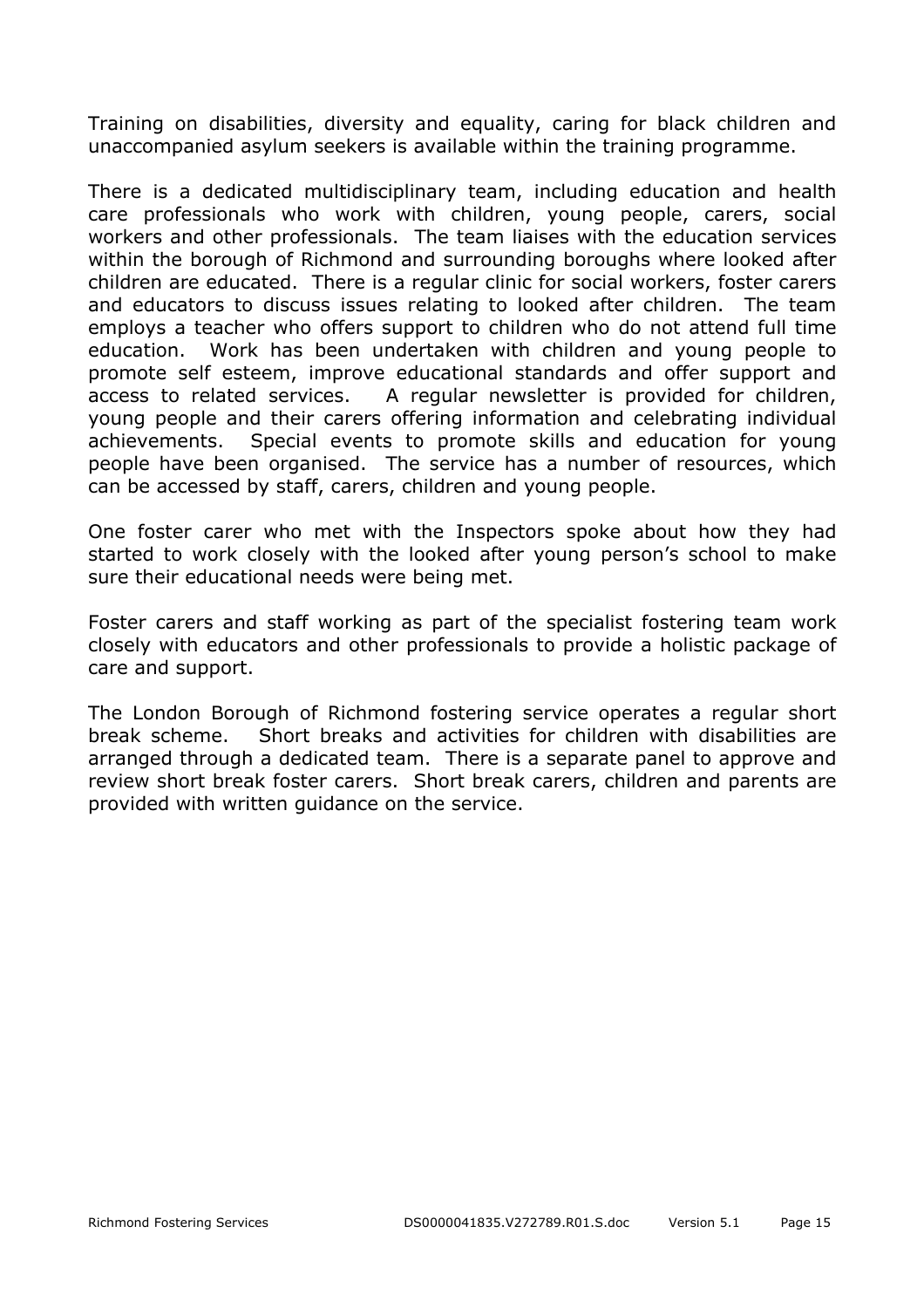## **Making a Positive Contribution**

#### **The intended outcomes for these Standards are:**

- The fostering service promotes contact arrangements for the child or young person. (NMS 10)
- The fostering service promotes consultation.(NMS 11)

#### **The Commission considers Standards 10 and 11 the key standards to be inspected at least once during a 12 month period.**

#### **JUDGEMENT – we looked at outcomes for the following standard(s):**

#### **10 & 11**

The fostering service supports looked after children and young people to remain in contact with their families where appropriate.

The fostering service encourages looked after children and young people to contribute to decisions made about their care.

#### **EVIDENCE:**

Depending on the circumstances of each child or young person, contacts are maintained with their birth parents and supervised visits are arranged. Foster carers reported that the procedures for this were suitable and that they were offered appropriate support from the fostering service regarding contact with birth parents. Contact is recorded and evidence of this was seen within the files examined. The Carer's Handbook contains information for carers on contact, including the responsibilities of each party and the importance of maintaining this contact where appropriate.

Children who completed written questionnaires indicated that their opinions were listened to and that they were involved in decision-making. Care records seen by the Inspectors showed that children and young people were consulted about their care. Young people who completed questionnaires said they knew who to speak to if they were unhappy about their care. Information on making complaints, services for looked after children, mentoring, reviews and advocacy are included within the Children's Guide.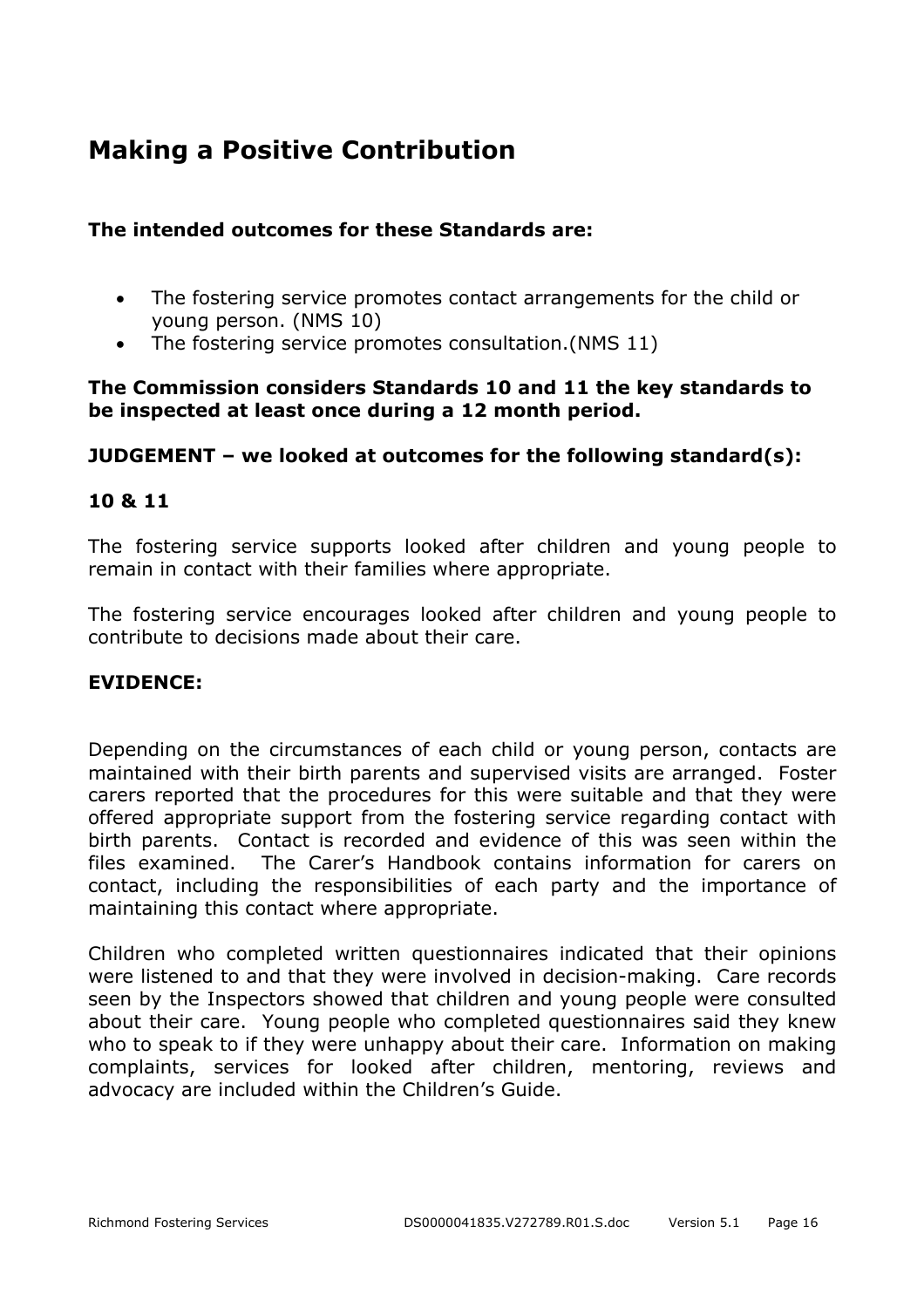## **Achieving Economic Wellbeing**

#### **The intended outcomes for these Standards are:**

- The fostering service prepares young people for adulthood.(NMS 14)
- The fostering service pays carers an allowance and agreed expenses as specified.(NMS 29)

#### **The Commission considers Standards 29 the key standard to be inspected at least once during a 12 month period.**

#### **JUDGEMENT – we looked at outcomes for the following standard(s):**

#### **14 & 29**

The fostering service works with young people and their foster carers to help prepare them to move on when they reach adulthood.

Foster carers are generally paid on time and have a good understanding of their entitlements. Some improvements should be made to make sure all foster carers are paid on time and that they have a full understanding of their entitlements.

#### **EVIDENCE:**

Foster carers who spoke with the Inspectors said that they felt services for young people leaving care had improved since the last inspection. They were particularly happy that the fostering service had recognised the important role foster carers could provide for the continuing support of young people who had moved on.

Information regarding leaving the service and Pathway Plans is available within the Children's Guide and the Carer's Handbook.

Young people are consulted about their future and are encouraged to be actively involved in decision making processes.

There are appropriate policies on allowances and payment of foster carers. Information on payments is detailed within the Foster Carer Handbook. The charges are agreed at the beginning of each placement and reviewed annually or sooner if there is a need for it.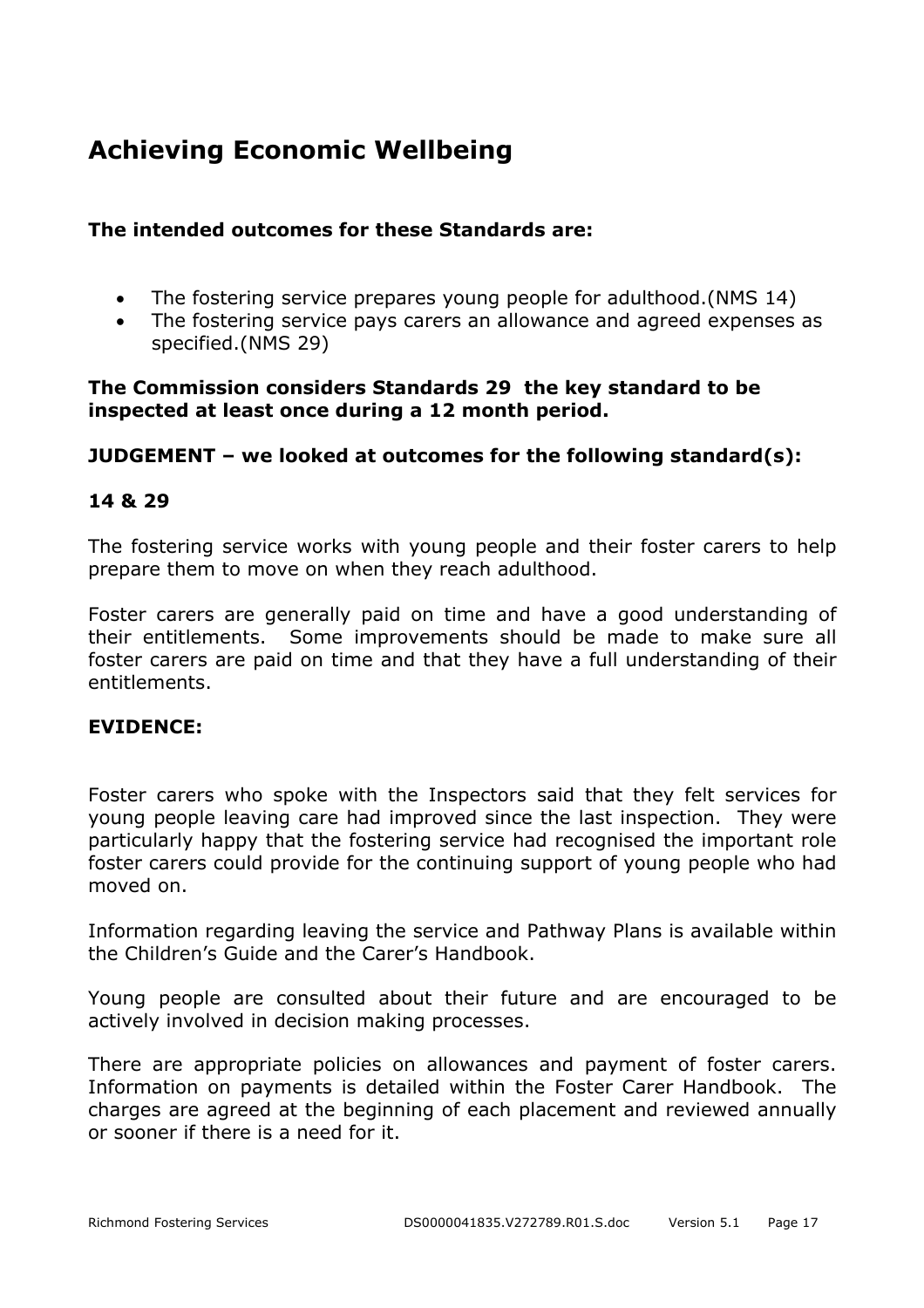Foster carers who spoke with Inspectors said that they generally received payments on time with details of breakdown of the costs of the services and for additional payments. Some carers had not been paid on time for additional work they had undertaken. Some of the carers said that they felt they were not reimbursed for the transport costs for regular meetings and medical appointments. This was discussed with the Fostering Manager. A recent newsletter makes some reference to payment and it was agreed that additional information and support should be provided to help some foster carers have a better understanding of their entitlements.

Foster carers who spoke with the Inspectors said that they were pleased that representatives from the borough's finance department had attended one of their meetings and had discussed procedures around payments. They felt that this session had been informative and useful.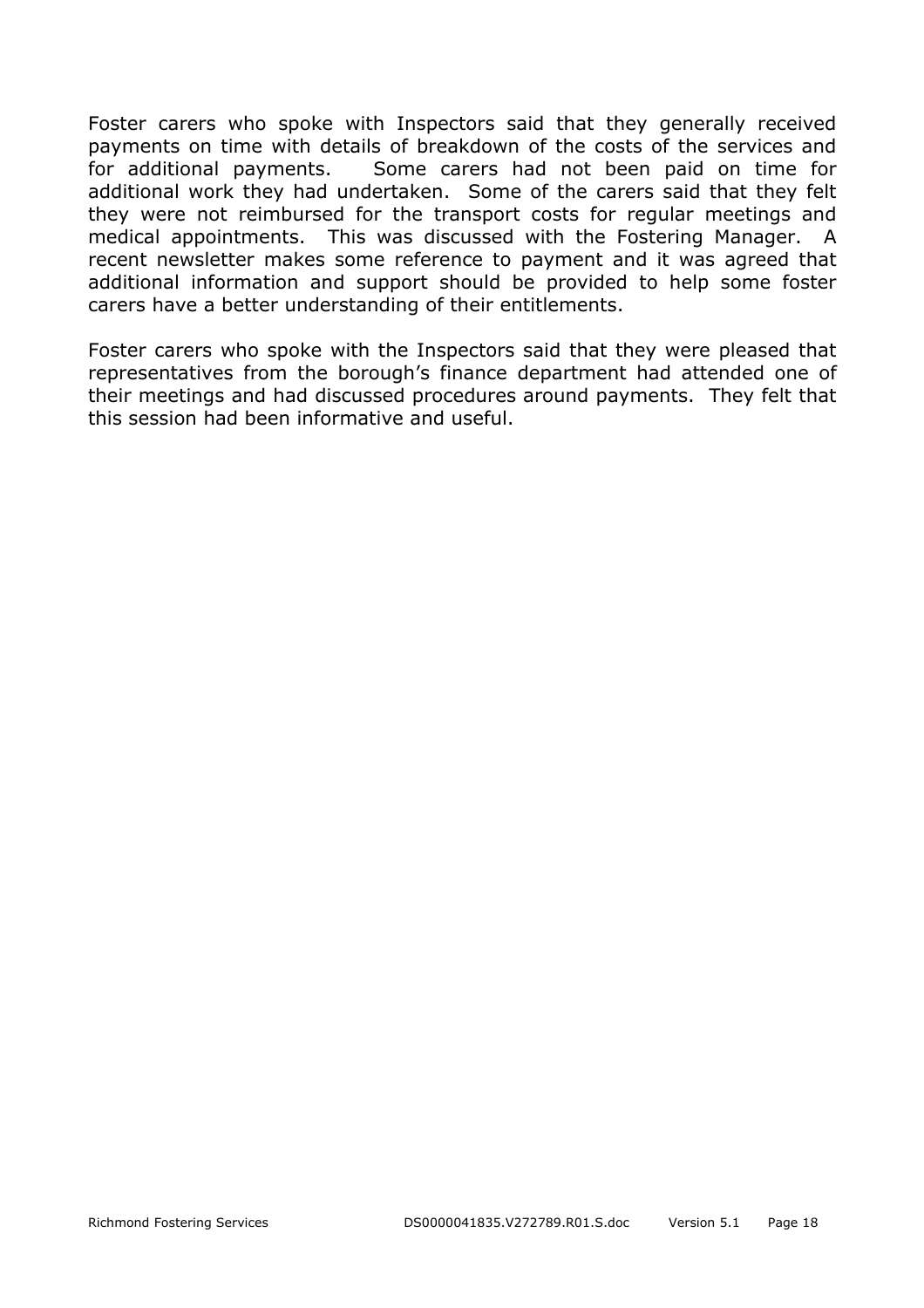### **Management**

#### **The intended outcomes for these Standards are:**

- There is a clear statement of the aims and objectives of the fostering service and the fostering service ensures that they meet those aims and objectives.(NMS 1)
- The fostering service is managed by those with the appropriate skills and experience. (NMS 2)
- The fostering service is monitored and controlled as specified. (NMS 4)
- The fostering service is managed effectively and efficiently.(NMS 5)
- Staff are organised and managed effectively.(NMS 16)
- The fostering service has an adequate number of sufficiently experienced and qualified staff.(NMS 17)
- The fostering service is a fair and competent employer.(NMS 18)
- There is a good quality training programme. (NMS 19)
- All staff are properly accountable and supported.(NMS 20)
- The fostering service has a clear strategy for working with and supporting carers.(NMS 21)
- Foster carers are provided with supervision and support.(NMS 22)
- Foster carers are appropriately trained.(NMS 23)
- Case records for children are comprehensive.(NMS 24)
- The administrative records are maintained as required.(NMS 25)
- The premises used as offices by the fostering service are suitable for the purpose.(NMS 26)
- The fostering service is financially viable. (NMS 27)
- The fostering service has robust financial processes. (NMS 28)
- Local Authority fostering services recognise the contribution made by family and friends as carers.(NMS 32)

#### **The Commission considers Standards 17, 21, and 24 the key standards to be inspected at least once during a 12 month period.**

#### **JUDGEMENT – we looked at outcomes for the following standard(s):**

#### **1, 2, 4, 5, 16, 17, 19, 20, 21, 22, 23, 24 & 32**

Written information for foster carers and looked after children and young people is very good.

The service is appropriately managed and staffed. Managers have a good knowledge of the service needs and work towards continuous improvement.

Fostering service staff and foster carers are appropriately supported.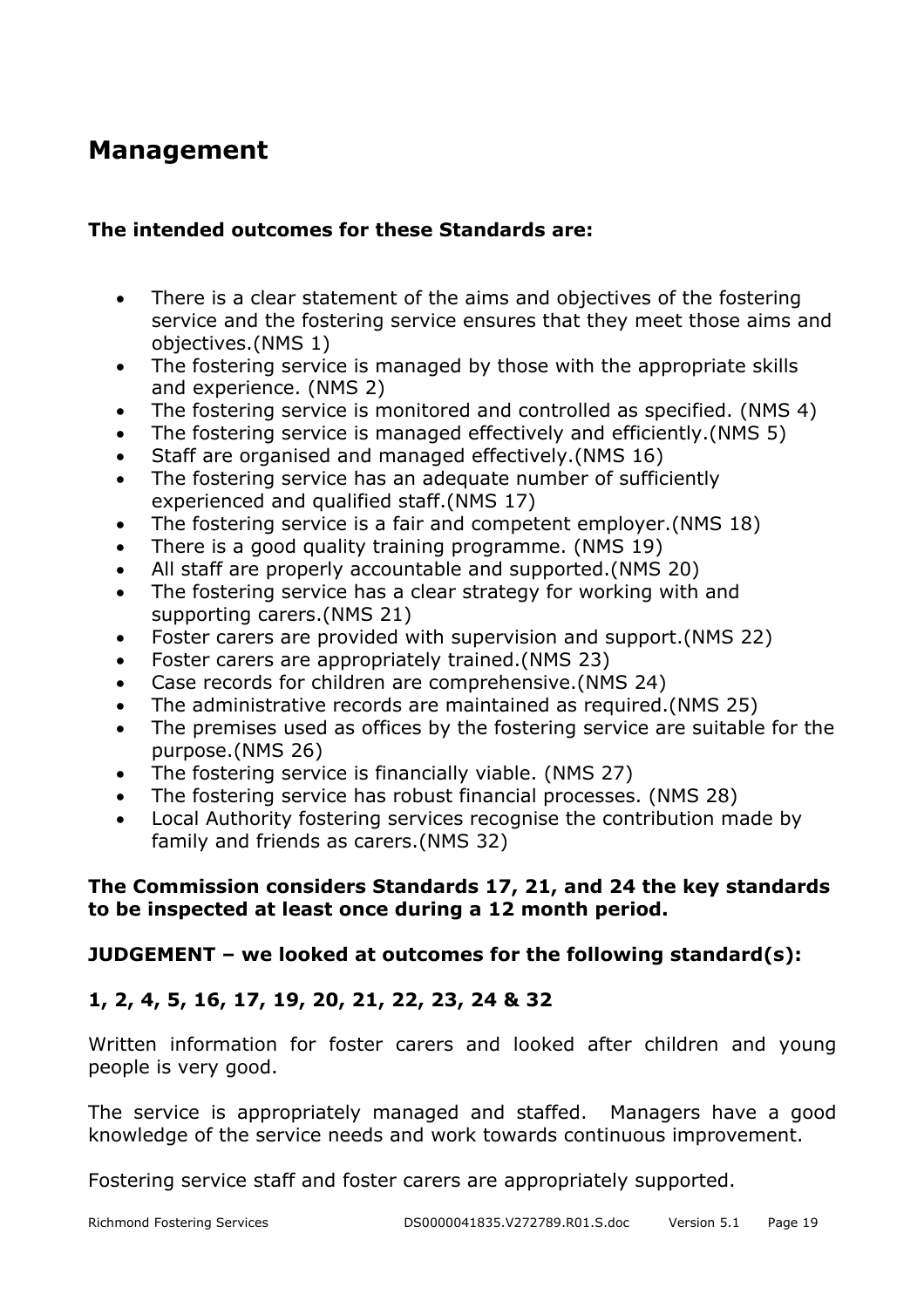There are appropriate procedures for training fostering service staff and foster carers.

Records are well maintained, accurate and up to date.

#### **EVIDENCE:**

A comprehensive Statement of Purpose has been produced for the service. This is subject to regular review and was last updated in January 2006. All staff and foster carers have been given copies of this document. Children's social workers are given copies of the Statement of Purpose to distribute to children, young people and parents using the service. Staff and the foster carer group were consulted regarding the review of the document.

The Statement of Purpose clearly lays out the aims and objectives of the service and includes information on services provided, principles and standards of care, management and staffing structure and the arrangements for recruitment, support and supervision of foster carers.

The fostering service, in consultation with foster carers, has produced a detailed handbook for foster carers. This incorporates the Statement of Purpose and includes comprehensive information on the processes for support and supervision of foster carers, practicalities, complaints, whistle blowing and child protection procedures. The handbook is a well-designed document. Foster carers who spoke with the Inspection Team indicated that they found the handbook useful, accessible and informative.

A separate Children's Guide to the Fostering Service has been developed. This includes information on making complaints and leaving care services.

The written guidance is of a good standard. However, it would be positive to see further work to develop information on the website for foster carers and looked after children and young people.

A new Fostering Service Manager was appointed in January 2006 and has worked alongside her predecessor for a month, to make sure there was a smooth transition and handover of information. Both the previous Fostering Service Manager, who has been in post since January 2004, and the new Manager are appropriately qualified and experienced. Fostering service staff and foster carers said that they felt supported and reassured by the lengthy handover period.

Foster carers and staff spoke positively about the management of the service, stating that they felt supported and listened to by both the Fostering Manager and the Principal Manager. The Fostering Manager and Principal Manager demonstrated an in-depth knowledge of the looked after children, young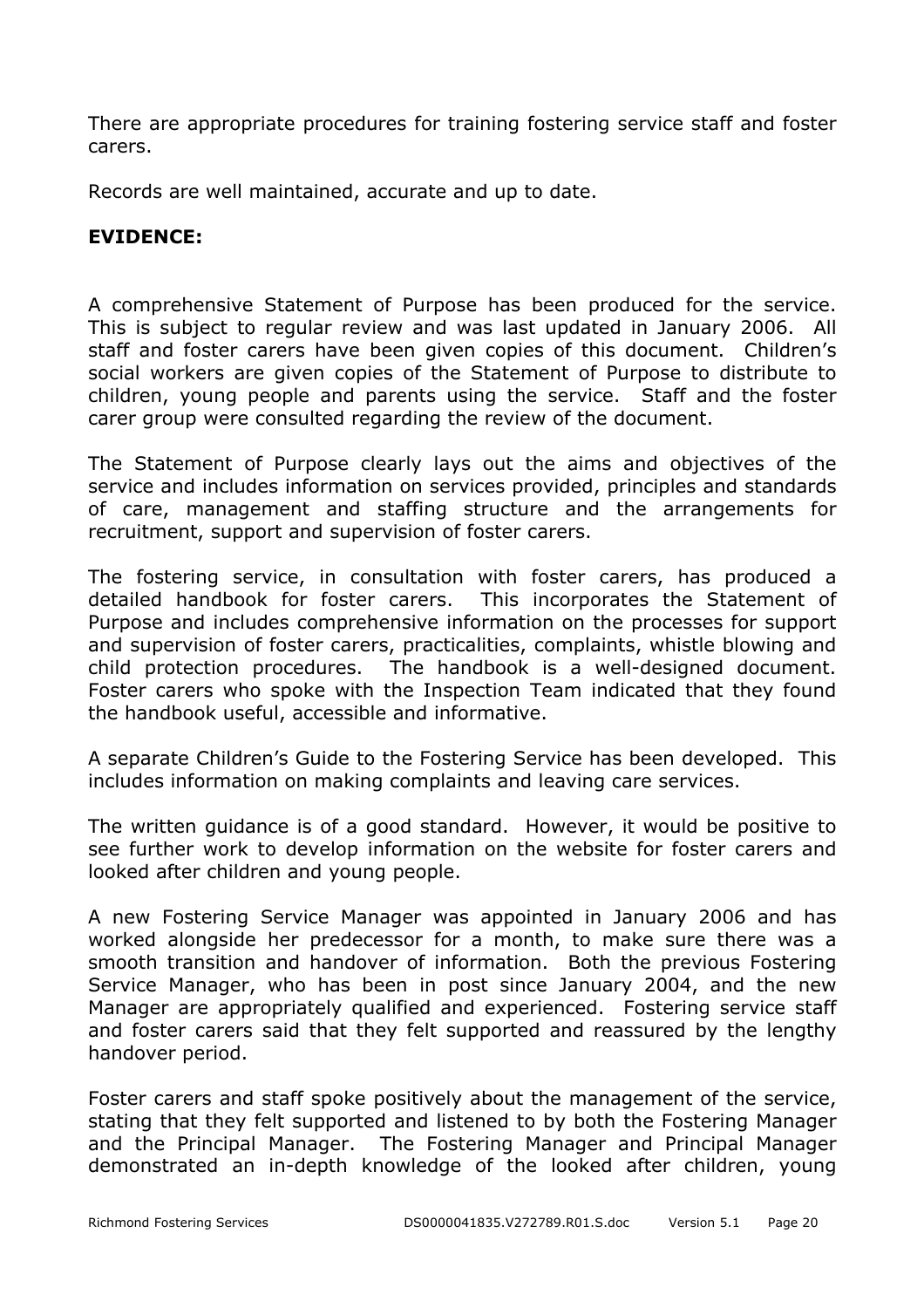people and foster carers and were able to answer questions from the Inspection Team about individual cases. Throughout their discussions they put the needs of the children and young people first. Their commitment and knowledge is commendable.

The Inspectors met with fostering staff and foster carers throughout the inspection. Staff and carers demonstrated a good understanding of their roles and responsibilities. There is a clear management structure and all staff and carers participate in regular supervision. There are regular team meetings.

Each approved foster carer has an allocated supervising social worker who they meet with regularly. Records of these meetings were seen within foster carer files examined. Most foster carers who spoke with Inspectors said that they were well supported by their social worker. Foster carers have access to other professional support services and information to provide a consistent, high quality care for the children and young people placed in their home. Case records included an understanding and agreement to operate within all standards, policies and guidance of the fostering service, signed by foster carers.

Since the last inspection staff have been recruited to both the fostering and looked after children social work teams. This is positive. At the last inspection, foster carers, looked after young people and staff raised concerns about the staffing of the looked after children teams. They felt that low staffing levels and a lack of continuity caused considerable problems, particularly for the looked after young people and children. Some foster carers felt that problems with inconsistency remained. However, many foster carers felt that the situation had improved and those with concerns acknowledged that the recent recruitment of staff should lead to improvements.

Fostering service staff said that they felt there could be further improvements with their liaison and work with other departments. They felt that they could inform other departments of their work and promote better contact and communication. The Inspector felt that this was a proactive approach to problems which they had identified.

Since the last inspection a foster carer group has been established. They meet regularly to discuss changes and to provide support for each other. The Inspectors were invited to join foster carers for one of their meetings. The group is chaired and organised by foster carers. Representatives of the group meet regularly with the Fostering Manager. Foster carers said that they found the group very useful and supportive. They were also pleased that they were able to feedback concerns and comments directly to the Fostering Manager.

During the meeting with Inspectors, foster carers raised some concerns. These included concerns about legal proceedings, some of the local authority's procedures, including criminal record checks on their own children, training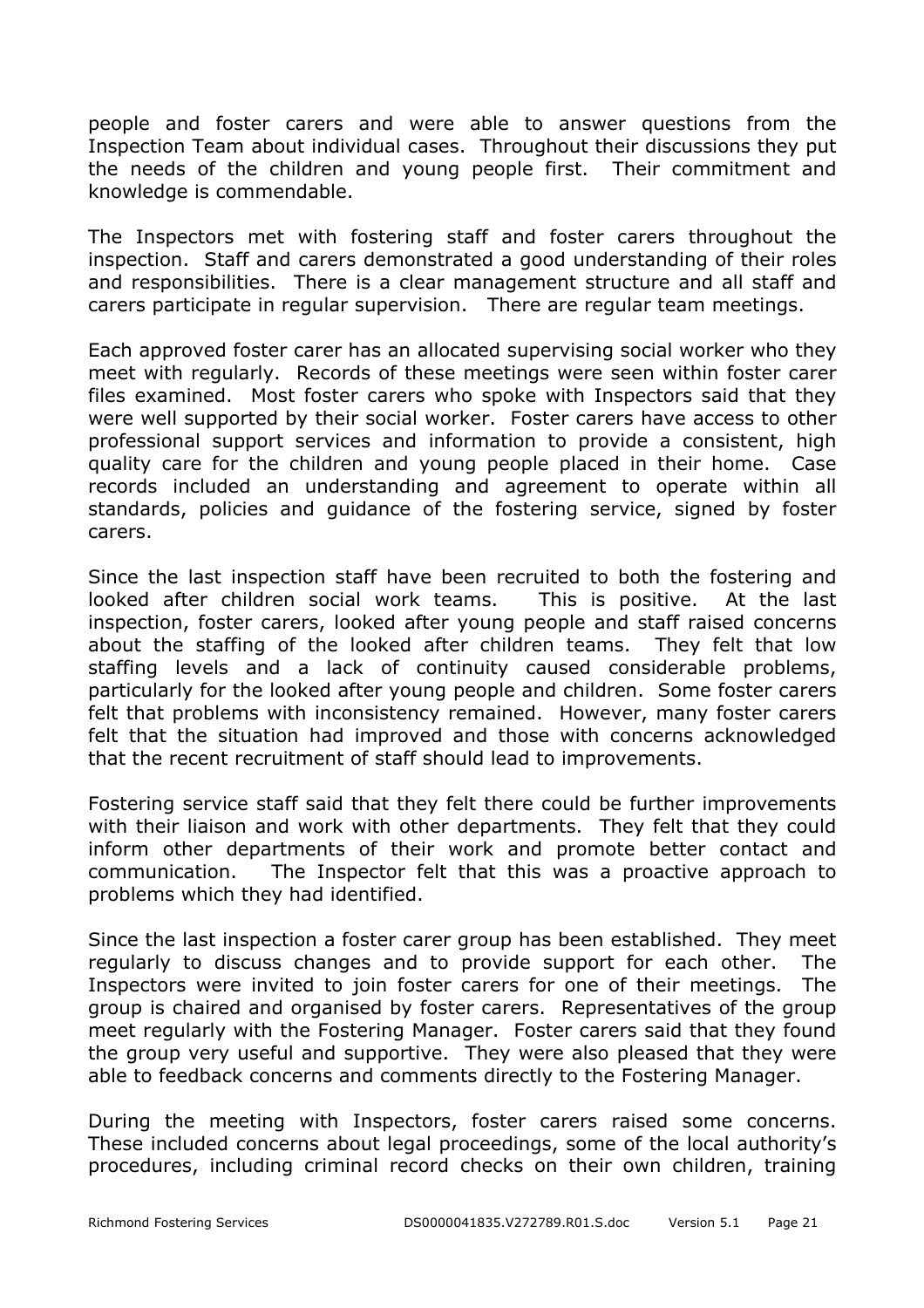records, out of hours support, emergency placements and panel. These were discussed with the Fostering Manager. In general foster carers were happy with the service. Most of them spoke positively about their social worker, about training, changes in management and general support through the foster carer group.

Over the past year the service has improved support for the children of foster carers. One foster carer spoke about their induction training which included opportunities for their children to meet and learn from children of existing foster carers. A group for the children of foster carers has been established so that they can offer peer support whilst participating in fun activities.

The Fostering Service produces a quarterly newsletter. This is well designed and offers a range of useful information about this and other services.

The local authority has a comprehensive training programme. Regular training courses are organised and staff are able to access appropriate courses. There is a Local Authority induction programme, which all staff participate in. The fostering staff reported that training was well organised and appropriate.

There is a good range of training offered for foster carers and this is well organised. Fostering staff and foster carers felt that training had improved over the last year. Sometimes the attendance at training events is low and the new Fostering Manager said that she wants to look at ways of addressing this. She has plans to look at ways of providing and supporting less formal and traditional training, so that carers who may feel intimidated by formal training have the opportunity to learn. She also plans to organise some sessions designed to be fun, such as craft activities and stress relief techniques. These would be open to foster carers, their own children and looked after young people. This is really positive and fostering staff were enthusiastic about implementing her ideas.

Foster carers are encouraged to undertake NVQ Level 3. The Manager reported that four carers were undertaking this at the time of the inspection and that almost a third of carers were qualified.

Foster carers raised a concern that training records were not accurate and did not reflect the training which they had undertaken. The Inspectors found that there was not a record to confirm training needs identified at assessment or review in two of the foster carer files examined. The Fostering Manager acknowledged that there had been problems with training records and that this was being addressed at the time of the inspection. It is important that up to date training profiles recording training needs and training attended are kept for each foster carer.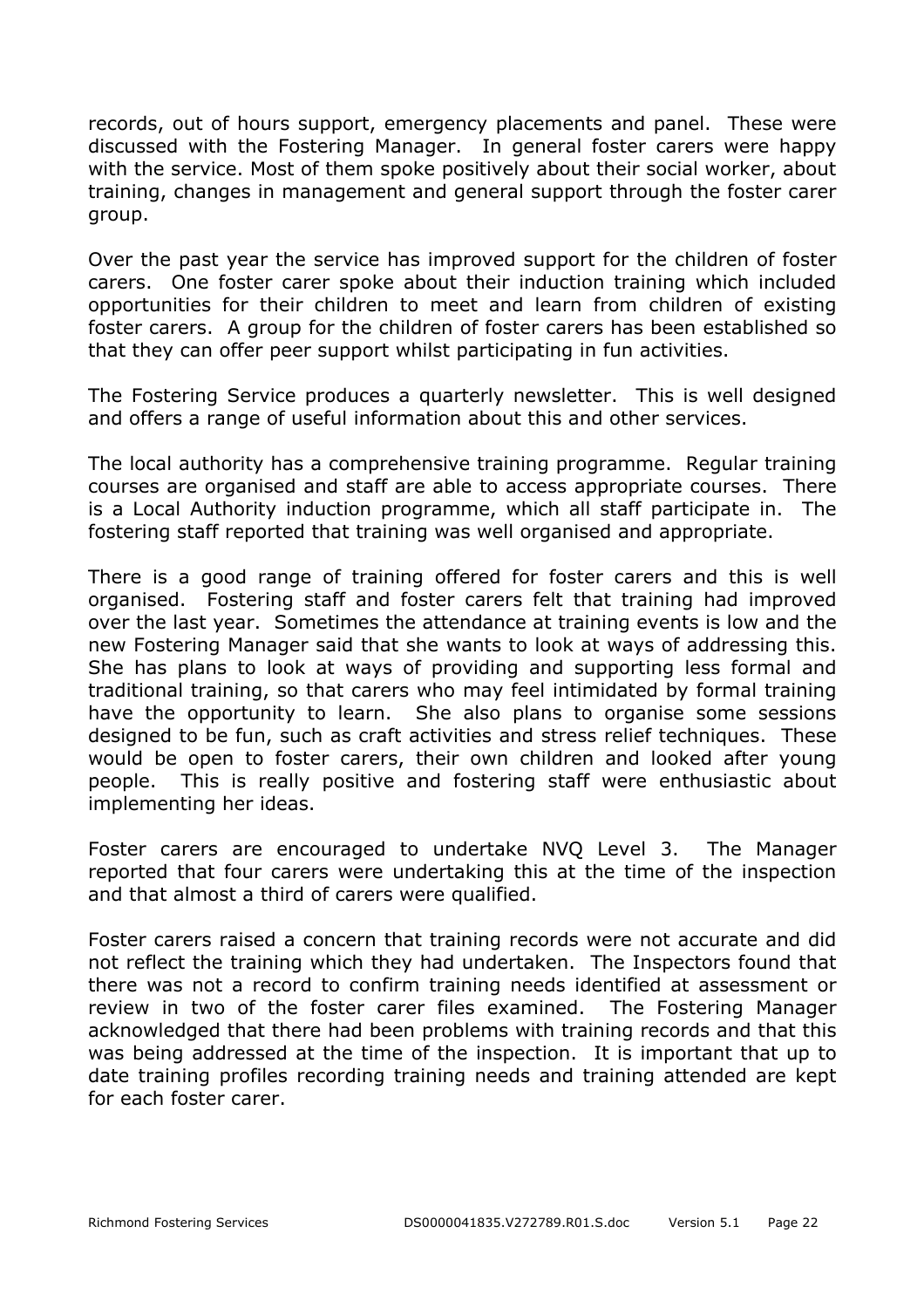Individual case records are held for all foster carers and looked after young people and children. The Inspection Team examined records for four foster carers and the young people who they cared for. These were found to be appropriately maintained and evidenced assessments, checks, regular supervision meetings and panel discussions. The files of young people and children were suitably maintained and information was appropriately translated into foster carers' files. Files are audited on a regular basis.

The local authority has approved a number of family and friends as carers. There is an appropriate procedure regarding friends and family members as foster carers. Kinship carers are allocated a supervising social worker and receive support services, such as newsletters and training opportunities.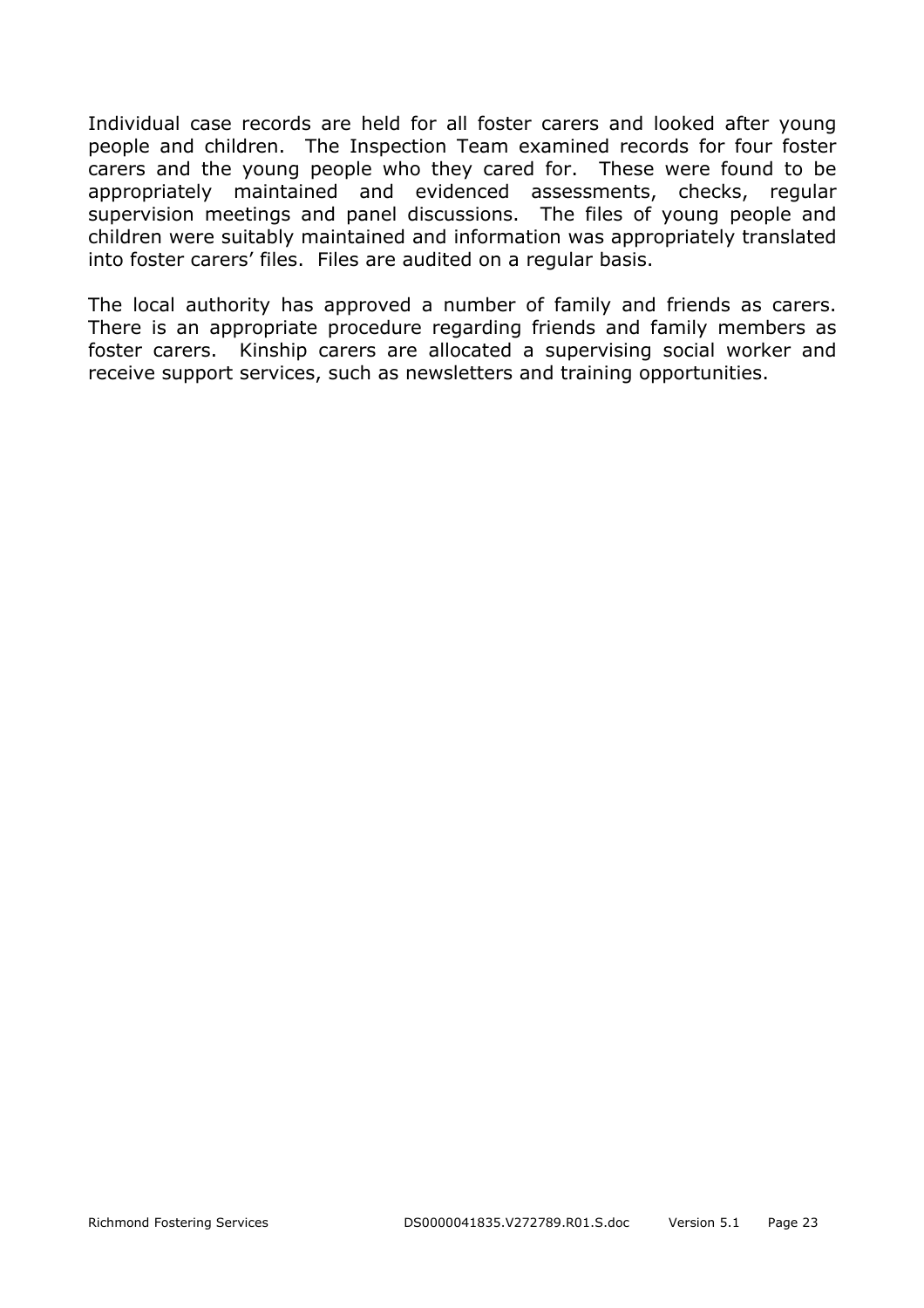# **SCORING OF OUTCOMES**

This page summarises the assessment of the extent to which the National Minimum Standards for Fostering Services have been met and uses the following scale.

**4** Standard Exceeded (Commendable) **3** Standard Met (No Shortfalls)

**1** Standard Not Met (Major Shortfalls)

"X" in the standard met box denotes standard not assessed on this occasion "N/A" in the standard met box denotes standard not applicable

| <b>BEING HEALTHY</b>          |                | <b>ACHIEVING ECONOMIC</b> |                                           |
|-------------------------------|----------------|---------------------------|-------------------------------------------|
| <b>Standard No</b>            | <b>Score</b>   | <b>WELLBEING</b>          |                                           |
| 12                            | 4              | <b>Standard No</b>        | <b>Score</b>                              |
|                               |                | 14                        | 3                                         |
| <b>STAYING SAFE</b>           |                | 29                        | 3                                         |
| <b>Standard No</b>            | <b>Score</b>   |                           |                                           |
| 3                             | 3              | <b>MANAGEMENT</b>         |                                           |
| 6                             | 3              | <b>Standard No</b>        | <b>Score</b>                              |
| 8                             | $\overline{3}$ | 1                         | 4                                         |
| 9                             | $\overline{3}$ | $\overline{\mathbf{2}}$   | 4                                         |
| 15                            | $\frac{1}{3}$  | 4                         | $\overline{3}$                            |
| 30                            | $\overline{3}$ | 5                         | $\overline{4}$                            |
|                               |                | 16                        | 4                                         |
| <b>ENJOYING AND ACHIEVING</b> |                | 17                        | 3                                         |
| <b>Standard No</b>            | <b>Score</b>   | 18                        | X                                         |
| 7                             | 3              | 19                        |                                           |
| 13                            | $\overline{4}$ | 20                        | $\frac{3}{3}$ $\frac{3}{3}$ $\frac{3}{3}$ |
| 31                            | 3              | 21                        |                                           |
|                               |                | 22                        |                                           |
| <b>MAKING A POSITIVE</b>      |                | 23                        |                                           |
| <b>CONTRIBUTION</b>           |                | 24                        | $\overline{3}$                            |
| <b>Standard No</b>            | <b>Score</b>   | 25                        | X                                         |
| 10                            | 3              | 26                        | X                                         |
| 11                            | $\overline{4}$ | 27                        | X                                         |
|                               |                | 28                        | Χ                                         |
|                               |                | 32                        | $\overline{3}$                            |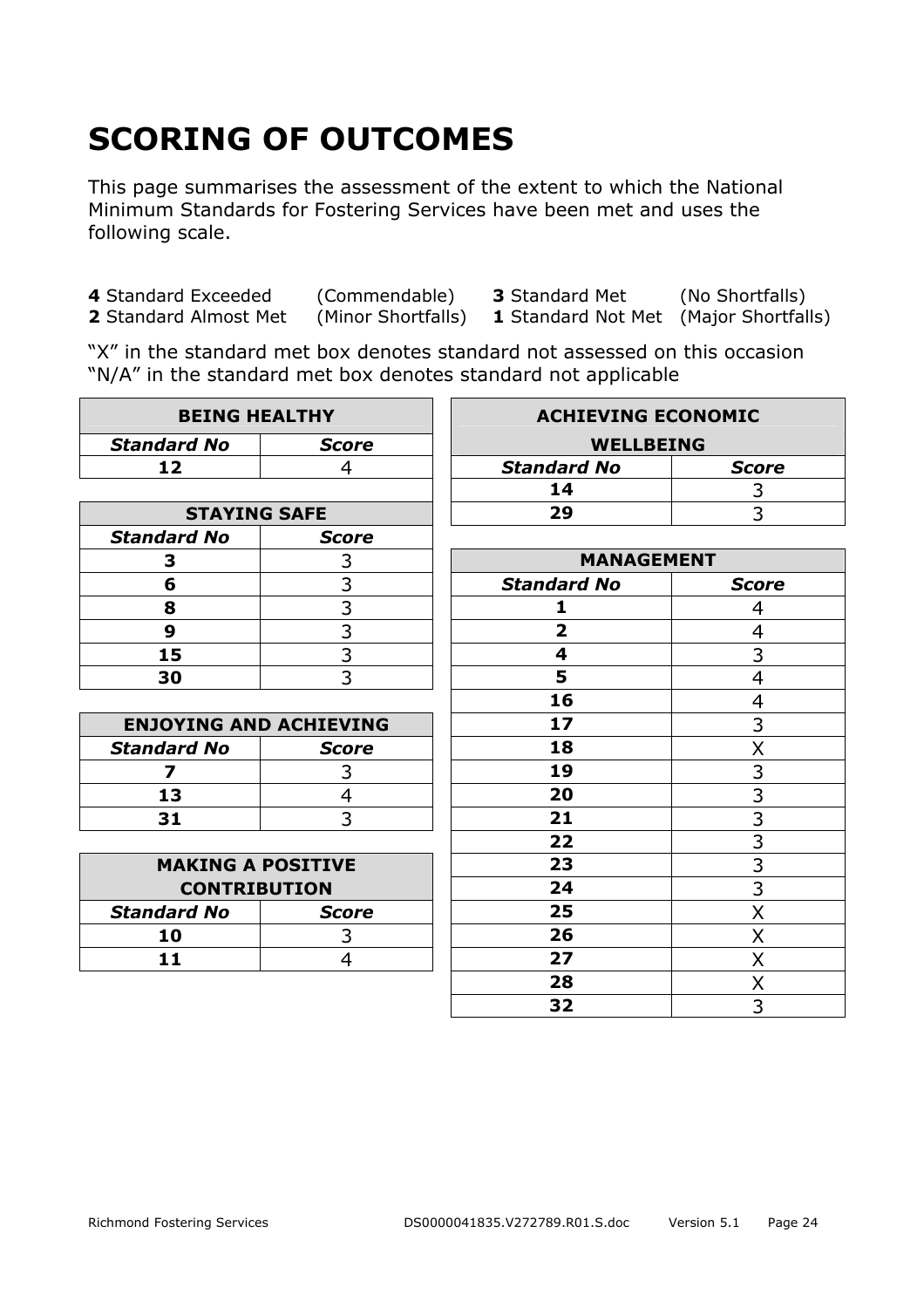#### **STATUTORY REQUIREMENTS**

This section sets out the actions, which must be taken so that the registered person/s meets the Care Standards Act 2000, Fostering Services Regulations 2002 and the National Minimum Standards. The Registered Provider(s) must comply with the given timescales.

| No. | Standard | Regulation | Requirement | Timescale<br>for action |
|-----|----------|------------|-------------|-------------------------|
|     |          |            |             |                         |

#### **RECOMMENDATIONS**

These recommendations relate to National Minimum Standards and are seen as good practice for the Registered Provider/s to consider carrying out.

| No. | Refer to<br>Standard | <b>Good Practice Recommendations</b>                                                                                                                                                                                 |
|-----|----------------------|----------------------------------------------------------------------------------------------------------------------------------------------------------------------------------------------------------------------|
| 1.  | <b>FS29</b>          | The Registered Person should make sure all foster carers<br>are paid on time.<br>The Registered Person should look at ways to support all<br>foster carers to understand about the payments they are<br>entitled to. |
| 2.  | <b>FS23</b>          | The Registered Person should make sure that training<br>records for foster carers are completed and are accurate.                                                                                                    |